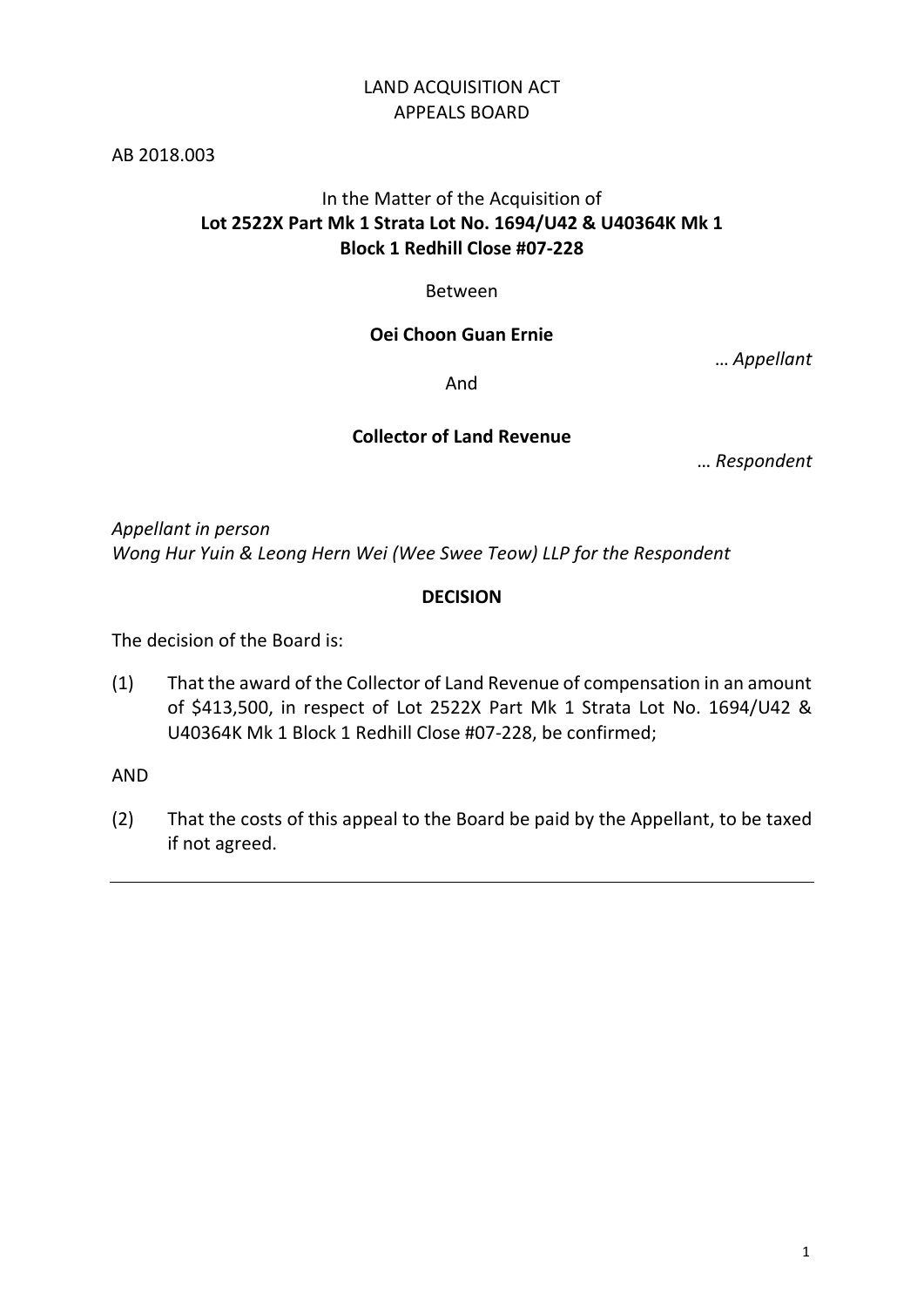#### 1. Introduction

- 1.1. On 5 December 2011, the Collector of Land Revenue (i.e. the Respondent) published a declaration gazetting Blocks 1 to 3, and 5 to 22 of Redhill Close for compulsory acquisition ("the Declaration")<sup>1</sup> under the Selective En bloc Redevelopment Scheme ("the Redhill SERS Exercise"). The Respondent engaged a licensed real estate consultancy firm, Century 99 Pte Ltd ("Century 99"), to assess the market value of the units acquired. $2$
- 1.2. One of the units acquired, Block 1 #07-228, belonged to the Appellant ("the Appellant's Flat"). This is a 3-room corner unit with an area of 63 square metres (i.e. slightly over 678 square feet), located at the seventh level (this being the top floor) of Block 1.
- 1.3. On 20 December 2011, Century 99 commenced inspection of the acquired units,<sup>3</sup> which numbered 878. By November 2017, these units had all been inspected, with the exception of the Appellant's Flat. $3$
- 1.4. On 17 April 2018, Century 99 valued the Appellant's Flat by way of a "kerbside" valuation, i.e. a valuation based on traits observable from outside the flat and without an inspection of the flat interior.<sup>4</sup> Pursuant to this, the Appellant's Flat was assessed to have a market value of \$405,400 as at the date of the Declaration (i.e. 5 December 2011). The Appellant was sent a letter dated 6 August 2018<sup>5</sup> informing him that he had been awarded \$413,500 as compensation, comprising:
	- (a) Market value of \$405,400 (as stated above); and
	- (b) Reasonable expenses of \$8,100.

Dissatisfied with his award, the Appellant lodged his Notice of Appeal on 24

<sup>1</sup> Exhibited at Respondent's bundle (R1) p 10.

<sup>2</sup> Lee May Nam's  $1<sup>st</sup>$  affidavit (LMN[1]) ¶5.

<sup>3</sup> Lee May Nam's  $1<sup>st</sup>$  affidavit (LMN[1]) ¶7.

<sup>4</sup> Lee May Nam's  $1^{st}$  affidavit (LMN[1])  $\P\P10-11$ .

<sup>5</sup> Exhibited at Respondent's bundle (R1) p 31.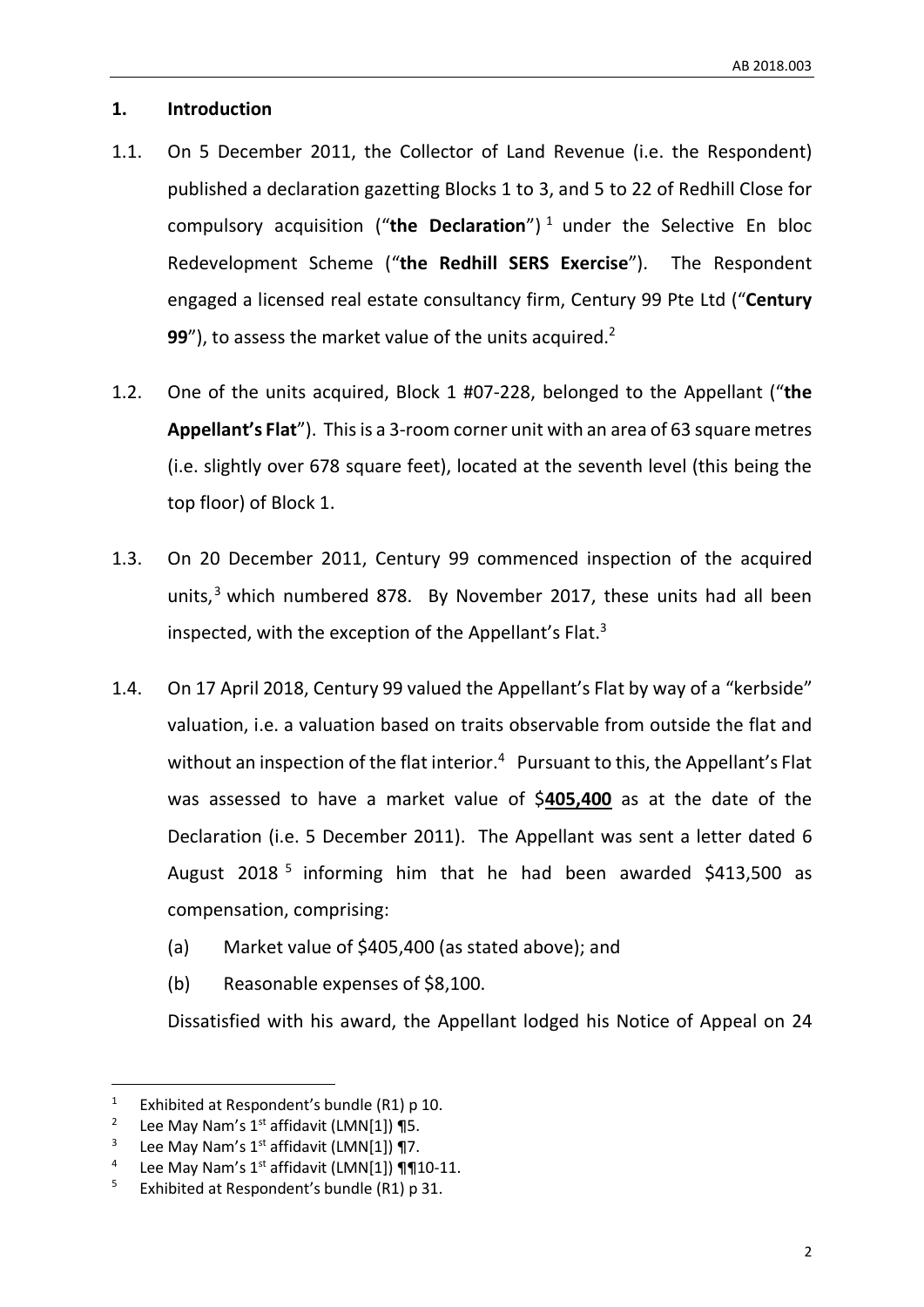August 2018. The Respondent's Grounds of Award were issued on 31 August  $2018.<sup>6</sup>$ 

- 1.5. On 20 September 2018, the Appellant lodged his Petition of Appeal. However, the Petition of Appeal failed to specify which aspect of the award the Appellant was appealing against (i.e. market value or reasonable expenses, or both) and also omitted to stipulate the exact figure he was seeking. On 3 October 2018, a pre-hearing conference was conducted before the Registrar of the Appeals Board, during which the Appellant (upon probing by the Registrar) clarified that:
	- (a) He was only appealing against the assessed market value of the flat and not the award of \$8,100 for reasonable expenses.
	- (b) He was appealing for an award of  $$435,000$ .
- 1.6. On 15 January 2019, a subsequent pre-hearing conference was conducted.<sup>7</sup> during which the Appellant further clarified that he was appealing for \$435,000 to be awarded as his flat's market value. Adding this to the \$8,100 that had been awarded for reasonable expenses (which he was not appealing against), he sought a total award of \$443,100 (i.e. \$435,000 + \$8,100).
- 1.7. On 25 February 2019, the appeal came for hearing before this Board. Prior to the appeal hearing:
	- (a) The Appellant filed one affidavit, affirmed by himself; and
	- (b) The Respondent filed three affidavits, sworn by Century 99's Managing Director, Lee May Nam.

Both sides also tendered opening statements.

1.8. Cross-examination of all witnesses was completed within a day. Thereafter, parties took some time to prepare their closing submissions. On 27 March 2019, parties appeared before this Board again to present closing oral arguments.

<sup>6</sup> Exhibited at Lee May Nam's  $1<sup>st</sup>$  affidavit (LMN[1]) pp 13-14.

<sup>7</sup> Before the Deputy Commissioner of the Appeals Board.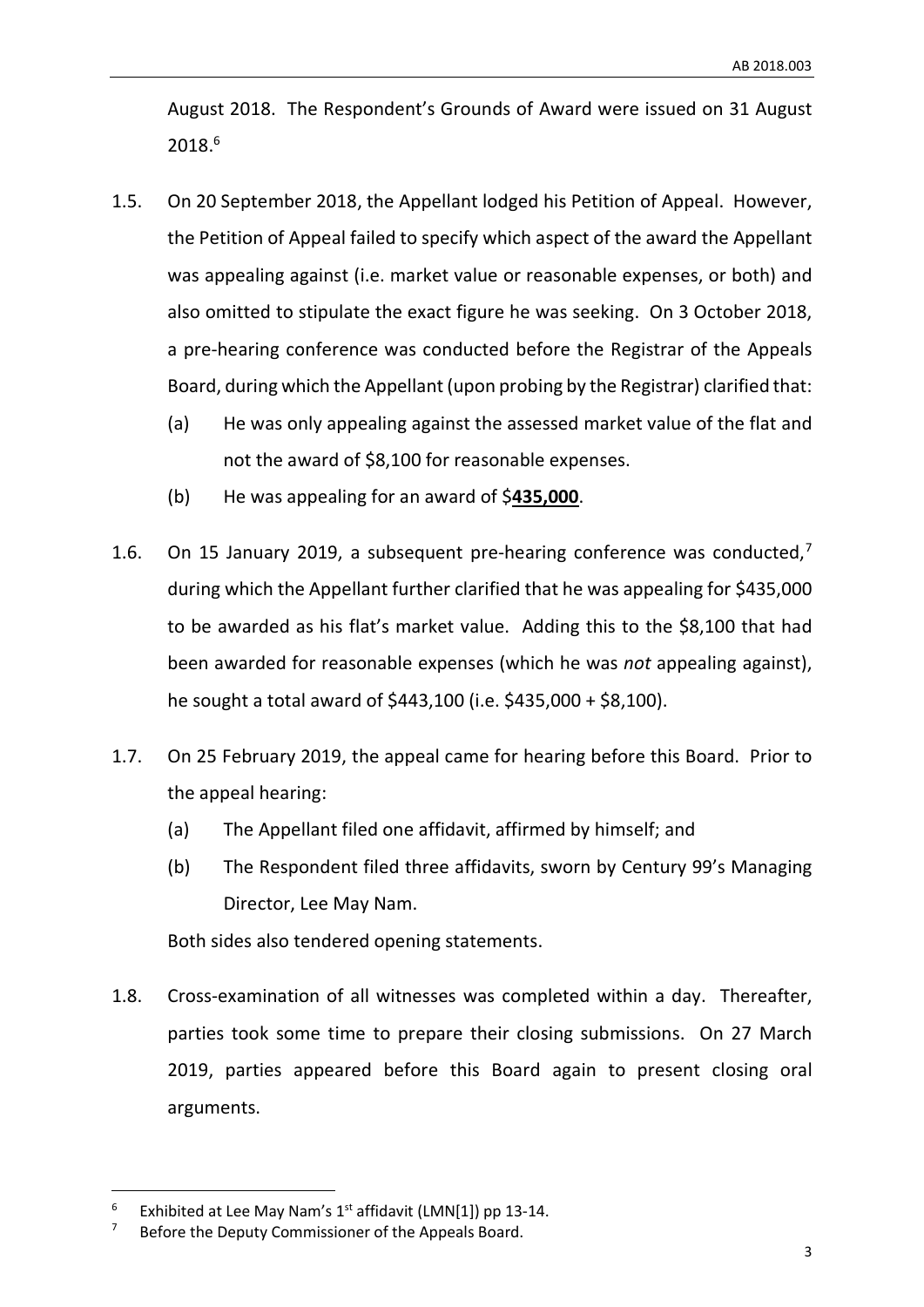#### 2. Circumstances Surrounding the Valuation of the Appellant's Flat

- 2.1. As explained above, the Appellant's Flat was valued by way of a kerbside valuation, i.e. without an inspection of the flat interior. As the valuers were not able to apprise themselves of what lay inside the flat, they worked on the premise that the Appellant's Flat was in original condition, without any fittings or fixtures.<sup>8</sup> As will be illustrated in paragraph 3.12 below, this had a bearing on how the market value of \$405,400 was computed. It is thus necessary to set out the factual backdrop against which the kerbside valuation eventually came to be conducted.
- 2.2. From the evidence adduced, the Appellant was reluctant to facilitate the valuers' inspection of his flat interior. There appeared to be three motivations for this:
	- (a) The Appellant was concerned that if the valuers inspected the interior of his flat, he would be saddled with a hefty bill for the valuation.
	- (b) The Housing & Development Board ("HDB") previously sent the Appellant a range of possible award amounts for the Redhill SERS Exercise and the Appellant was under the impression that he had already agreed to an award figure and conveyed his acceptance of the same to HDB. There was thus no longer any need to value his flat.
	- (c) The Appellant believed that since it was possible for the valuers to do a kerbside valuation, there was no need for them to view his flat's interior.

Each of these are elaborated upon immediately below.

#### The Appellant's concern that he would be billed for the cost of valuing his flat

2.3. According to the Appellant, he feared that if he arranged for the inspection of his flat's interior, he would be saddled with a hefty bill for the valuation, which he was unable to afford. This concern was expressed in the Appellant's Opening Statement:<sup>9</sup>

<sup>8</sup> Lee May Nam's  $1^{st}$  affidavit (LMN[1]) ¶19.

<sup>9</sup> Appellant's Opening Statement (AOS) p 2 (top 2 paragraphs).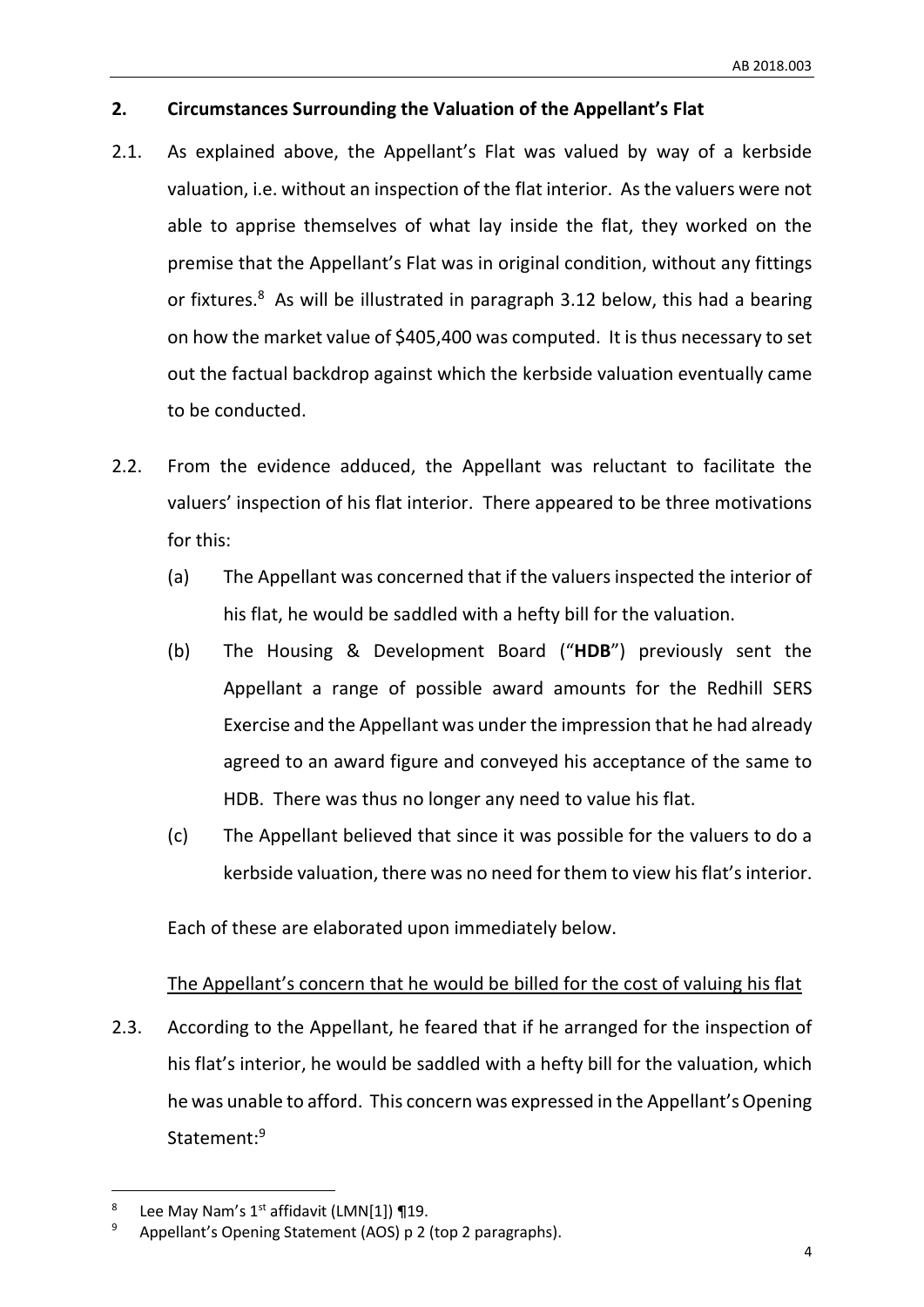In the affadavit [sic] from the respondent it was stated about my strong objections to the valuers gaining entry. I state clearly to the Housing Board staff over the telephone that I cannot afford the type of hefty fee that would be levied on me. It may simply be added on to my total purchase.

 I have this habit of writing and always wants it in writing. It could then be shown to my face what I did wrote. The official telephones of the Housing Board could be taped as is on recorded playback whenever calls are made to the main line. The meeting room itself may have camera.

The Appellant's Opening Statement thus:

- (a) stated that the Appellant clearly conveyed his concern (about being billed for the valuation) to HDB staff; and
- (b) implied that this could be verified from HDB's taped telephone lines.
- 2.4. As regards the Appellant's Opening Statement, it is apt at this juncture to highlight a preliminary objection by the Respondent. About a week prior to the appeal hearing, Respondent counsel wrote to the Appeals Board Registry<sup>10</sup> complaining that the Appellant's Opening Statement contained numerous assertions, including those in the extract cited in the paragraph immediately above, that were not in his affidavit. The Respondent claimed to have been prejudiced, as these assertions were surfaced so close to the appeal hearing that the Respondent had little lead time to adduce rebuttal evidence. Respondent counsel thus asked for the offending portions of the Appellant's Opening Statement to be struck out. However, at the commencement of the appeal hearing, Respondent counsel agreed not to pursue this objection, subject to the Respondent being allowed to adduce letters evidencing communications:
	- (a) between the Appellant and Christina Loo Poh Chun ("Christina Loo"), who was a Collector of Land Revenue for HDB; and
	- (b) between the Appellant and Poh Shu Yan, who was another Collector of

<sup>&</sup>lt;sup>10</sup> Letter from Respondent counsel dated 18 February 2019.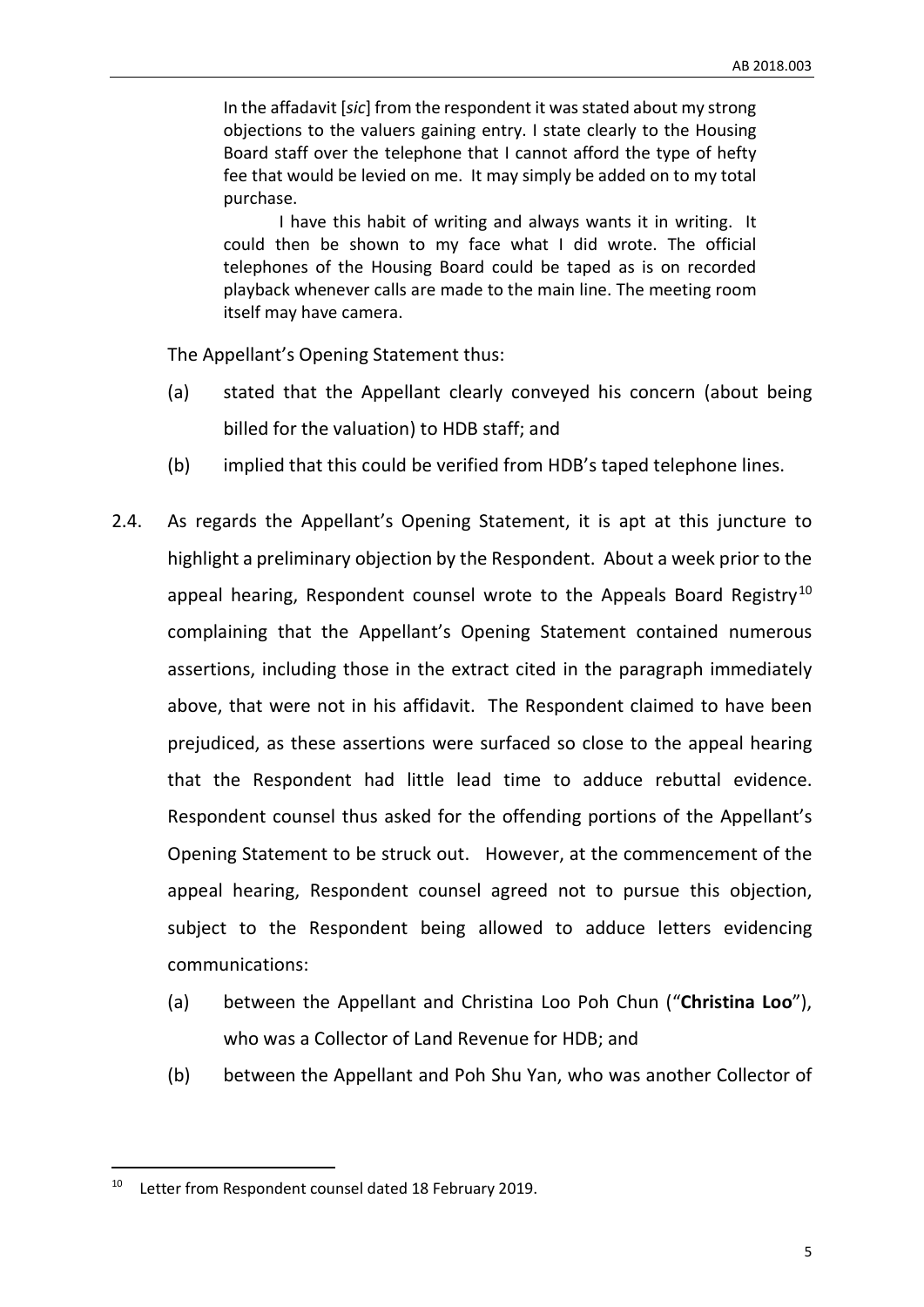Land Revenue for HDB.<sup>11</sup>

The Respondent had collated these letters into a bundle of documents marked as "R1". Two of these letters also bore handwritten attendance notes by Christina Loo and Poh Shu Yan, capturing their respective conversations with the Appellant.

- 2.5. The Appellant, upon being shown the Respondent's bundle R1, indicated that he had no objections to the documents therein.<sup>12</sup> He also had no objections to Christina Loo and Poh Shu Yan being called as witnesses.<sup>13</sup> That being the case, this Board allowed the Respondent to call Christina Loo and Poh Shu Yan to formally admit those letters in the Respondent's bundle R1 that were drafted by them (and addressed to the Appellant). As for those letters in the Respondent's bundle R1 that were drafted by the Appellant (and addressed to Christina Loo / Poh Shu Yan), Respondent counsel formally admitted these through the Appellant while he was on the stand. The Appellant was also allowed to cross-examine both Christina Loo and Poh Shu Yan.
- 2.6. As such, when the Appellant took the stand, he was able to admit the entire contents of the Appellant's Opening Statement, without any further objections from the Respondent.<sup>14</sup>
- 2.7. The first few letters exhibited in the Respondent's bundle R1 comprised letters from Christina Loo to the Appellant, dated 22 January 2013, $15$  10 July 2013 $16$ and 25 July 2013.<sup>17</sup> By these letters, Christina Loo informed the Appellant that there had been many unsuccessful attempts to contact him to arrange for the

 $11$  HDB has about 30 officers concurrently holding the post of Collector of Land Revenue handling the Selective En bloc Redevelopment Scheme: see closing oral arguments at Notes of Evidence (Day 2) p 3.

<sup>&</sup>lt;sup>12</sup> Notes of Evidence (Day 1)  $p$  7.

<sup>&</sup>lt;sup>13</sup> Notes of Evidence (Day 1)  $p$  119.

<sup>&</sup>lt;sup>14</sup> Examination-in-chief of Oei Choon Guan at Notes of Evidence (Day 1) p 14.

<sup>&</sup>lt;sup>15</sup> Exhibited at Respondent's bundle (R1) p 12.<br><sup>16</sup> Exhibited at Respondent's bundle (R1) p 13

Exhibited at Respondent's bundle (R1) p 13.

<sup>&</sup>lt;sup>17</sup> Exhibited at Respondent's bundle (R1)  $p$  14.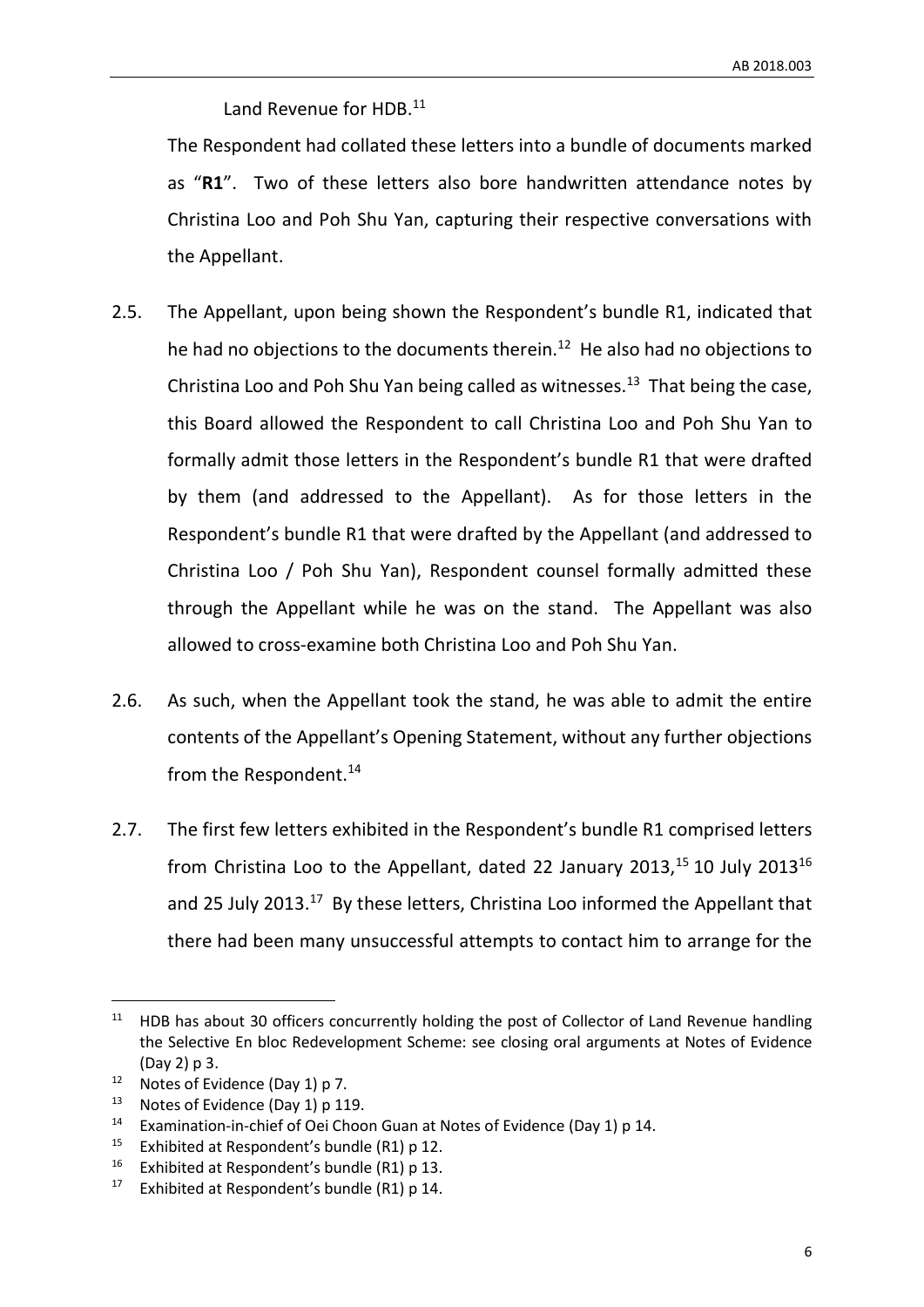valuation of his flat. The letters advised the Appellant to contact the valuer to make an appointment for his flat's inspection. At the appeal hearing, the Appellant was unable to confirm if he had received all of these letters.<sup>18</sup>

2.8. The Respondent's bundle R1 also exhibited a handwritten attendance note<sup>19</sup> from Christina Loo dated 8 May 2014,  $20$  documenting her telephone conversation with the Appellant of even date. The note read:

> Managed to speak to Mr Oei today. He refused to value flat, claimed HDB will billed [sic] him for valuat<sup>n</sup> even though I assured him it will not happen.

> Basically, he said he has accepted the max indicative compensation of \$408,300 & refused any valuation lower than that.

According to this note, Christina Loo had acknowledged the Appellant's concern about being billed for the valuation. However, the note states that she had assured him that he would not be billed. At the appeal hearing, Christina Loo reaffirmed that she spoke to the Appellant over the telephone<sup>21</sup> and offered him this assurance.<sup>22</sup> The Appellant similarly agreed that he spoke to Christina Loo over the phone<sup>23</sup> and that she had indeed assured him that he would not be billed for the valuation.<sup>24</sup>

2.9. Nevertheless, the Appellant found Christina Loo's assurances (that he would not be billed for the valuation) over the telephone to be insufficient to assuage his concerns, as he wanted these assurances reduced into writing. Without anything in black and white, he feared that there was nothing to prevent HDB

<sup>&</sup>lt;sup>18</sup> Cross-examination of Oei Choon Guan at Notes of Evidence (Day 1) p 28.

<sup>&</sup>lt;sup>19</sup> This note was written on a copy of the letter dated 25 July 2013, exhibited at Respondent's bundle (R1) p 14.

<sup>&</sup>lt;sup>20</sup> The note was dated as "8/5", i.e. 8 May, without the year. Christina Loo clarified in her examination-in-chief that the year was 2014: see Notes of Evidence (Day 1) p 172.

<sup>&</sup>lt;sup>21</sup> Cross-examination of Christina Loo at Notes of Evidence (Day 1) p 175. Christina Loo also confirmed that she never met the Appellant person.

<sup>&</sup>lt;sup>22</sup> Examination-in-chief of Christina Loo at Notes of Evidence (Day 1) p 173; cross-examination of Christina Loo at Notes of Evidence (Day 1) p 176.

<sup>&</sup>lt;sup>23</sup> Cross-examination of Oei Choon Guan at Notes of Evidence (Day 1) p 37.<br><sup>24</sup> Cross-examination of Oei Choon Guan at Notes of Evidence (Day 1) p 33.

<sup>24</sup> Cross-examination of Oei Choon Guan at Notes of Evidence (Day 1) p 33. See also the Appellant's cross-examination of Christina Loo at Notes of Evidence (Day 1) p 176.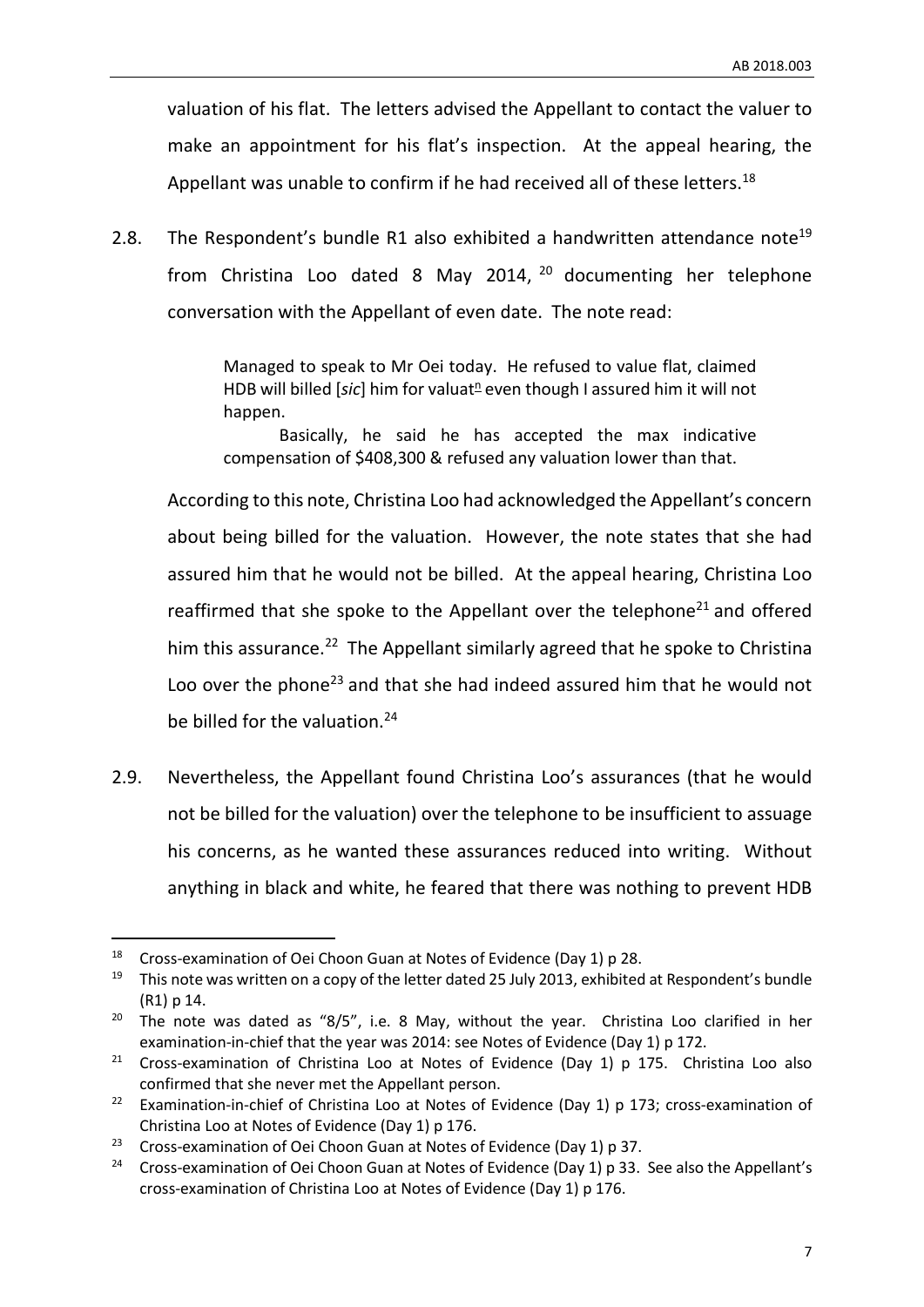from deducting a hefty valuation fee from the sale proceeds of his flat.<sup>25</sup> However, Christina Loo testified that she did not receive any request from the Appellant asking for her assurance (that he would not be billed for the valuation) to be reduced into writing.<sup>26</sup>

The Appellant's purported acceptance of an award figure

- 2.10. The Appellant also explained that he did not arrange for inspection of his flat's interior as he was under the impression that he had already accepted an award figure offered by HDB. Specifically, HDB had sent residents a "package" setting out the range of possible awards for the units acquired under the Redhill SERS Exercise. He felt that his flat merited an award at the highest end of this range, given that it was on the top floor and was also a corner unit. He thus purported to accept the figure at the top of the range indicated in HDB's package, signed the acceptance document and returned the same to HDB. $^{27}$  This having been done, the Appellant was under the impression that there was no longer a need for the valuers to inspect his flat.<sup>28</sup>
- 2.11. Christina Loo confirmed that during her telephone conversation with the Appellant on 8 May 2014 (alluded to at paragraph 2.8 above), he told her that he had accepted the maximum figure within the range of awards indicated in HDB's package<sup>29</sup> and, as such, there was no need for a valuation.<sup>30</sup> She had thus captured this in her handwritten note  $-$  extracted at paragraph 2.8 above  $$ which stated that the Appellant "had accepted the max indicative compensation of \$408,300 & refused any valuation lower than that". Christina Loo also clarified that the figure of \$408,300 in her note may have been a typo and that she could have intended to write "\$418,300" (instead of "\$408,300").<sup>31</sup>

<sup>&</sup>lt;sup>25</sup> Cross-examination of Oei Choon Guan at Notes of Evidence (Day 1) pp 33 & 44.

<sup>&</sup>lt;sup>26</sup> Examination-in-chief of Christina Loo at Notes of Evidence (Day 1) p 173.

<sup>&</sup>lt;sup>27</sup> Cross-examination of Oei Choon Guan at Notes of Evidence (Day 1) pp 33-34.

<sup>&</sup>lt;sup>28</sup> See the Appellant's cross-examination of Poh Shu Yan at Notes of Evidence (Day 1) pp 204-205.

<sup>&</sup>lt;sup>29</sup> Cross-examination of Christina Loo at Notes of Evidence (Day 1) p 175.

<sup>&</sup>lt;sup>30</sup> Cross-examination of Christina Loo at Notes of Evidence (Day 1) p 181.

 $31$  Examination-in-chief of Christina Loo at Notes of Evidence (Day 1) p 173.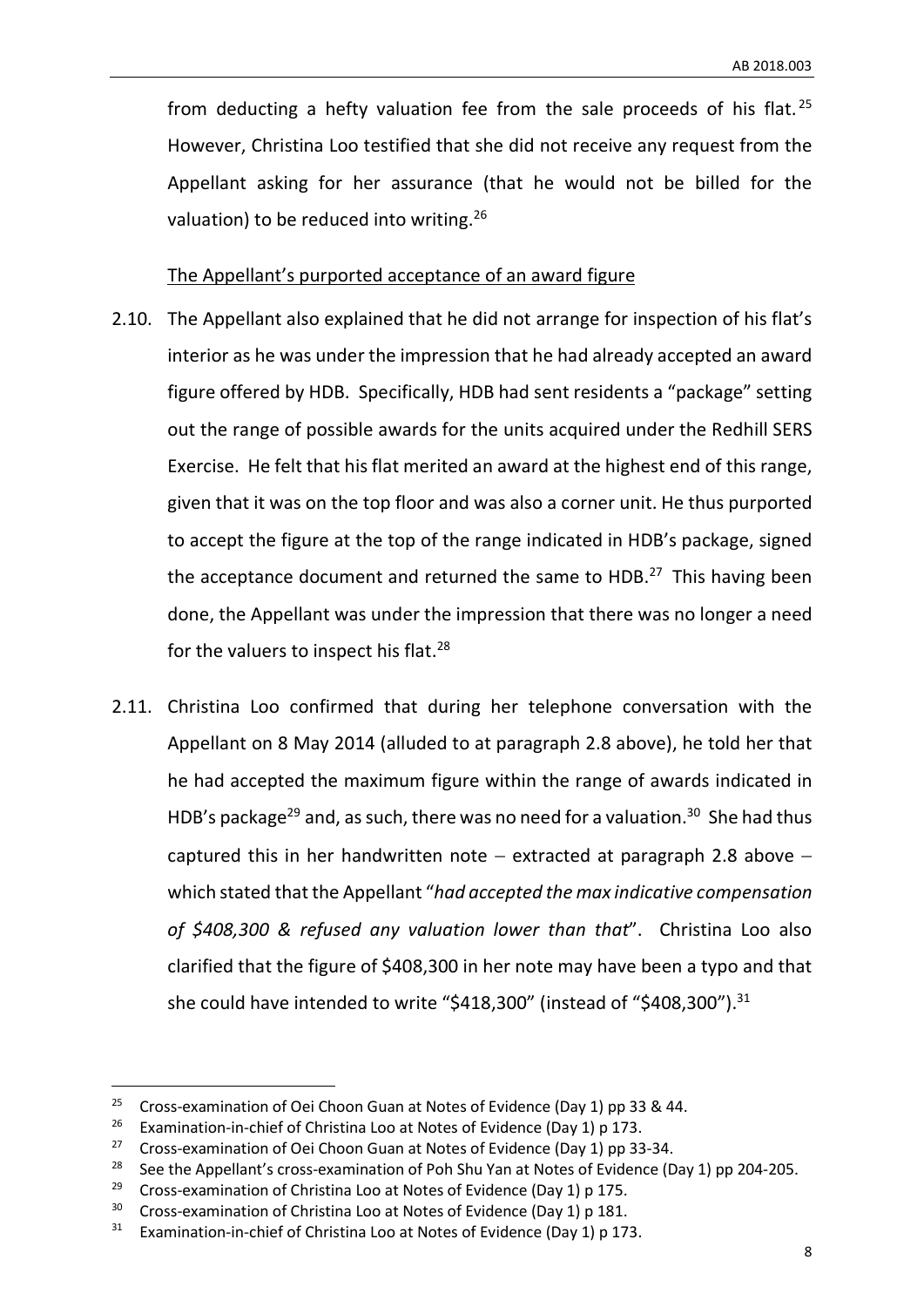- 2.12. At the appeal hearing, Christina Loo explained that the range of awards provided by HDB was only an estimate. A valuation still had to be conducted before the actual award could be arrived at. The Appellant could not simply "accept" the figure of \$418,300, which sat at the highest end of the estimated range, as this range was merely indicative  $-$  a professional valuation still needed to be done.<sup>32</sup> What the Appellant signed and returned to HDB was merely an acknowledgment that he had received HDB's package<sup>32</sup> (as opposed to a binding acceptance).
- 2.13. The Respondent's bundle R1 thus exhibited a letter from Christina Loo to the Appellant, dated 13 March 2015,  $33$  where she sought to clarify matters. The salient portions of the letter are as follows:

2. We wish to clarify that the range of compensation shown in the Compensation Leaflet (as shown below) provides an indication of the estimated market value/compensation of the 3-room flats at Redhill Close Blocks 1 to 3, 5 to 22.

| Existing                          | Balance  | Estimated    | <b>Estimated Reasonable</b> | Total       |
|-----------------------------------|----------|--------------|-----------------------------|-------------|
| Flat Type                         | Lease    | Market Value | Expenses                    |             |
| 3-room                            | About    | $$360,000 -$ | \$6,700 - \$8,300           | \$366,700 - |
| $(57 \text{ to } 66 \text{ m}^2)$ | 71 years | \$410,000    |                             | \$418,300   |

As stated in the leaflet, the actual compensation of your flat will be determined by a professional valuation. They will take into account past resale transactions, the floor area, orientation, storey height, extent of renovation etc, to assess the market value/compensation of your flat. We are unable to award compensation for your flat without a professional valuation. It is therefore important that you let the professional valuers inspect your flat in order to assess/determine the market value/compensation of your flat.

3. We would therefore appreciate it if you could call the valuer from Century 99 … to arrange a date and time for the inspection/valuation of your flat. … [emphasis added]

During cross-examination, the Appellant said that he may not have received this

 $32$  Cross-examination of Christina Loo at Notes of Evidence (Day 1) p 183.

 $33$  Exhibited at Respondent's bundle (R1) p 16.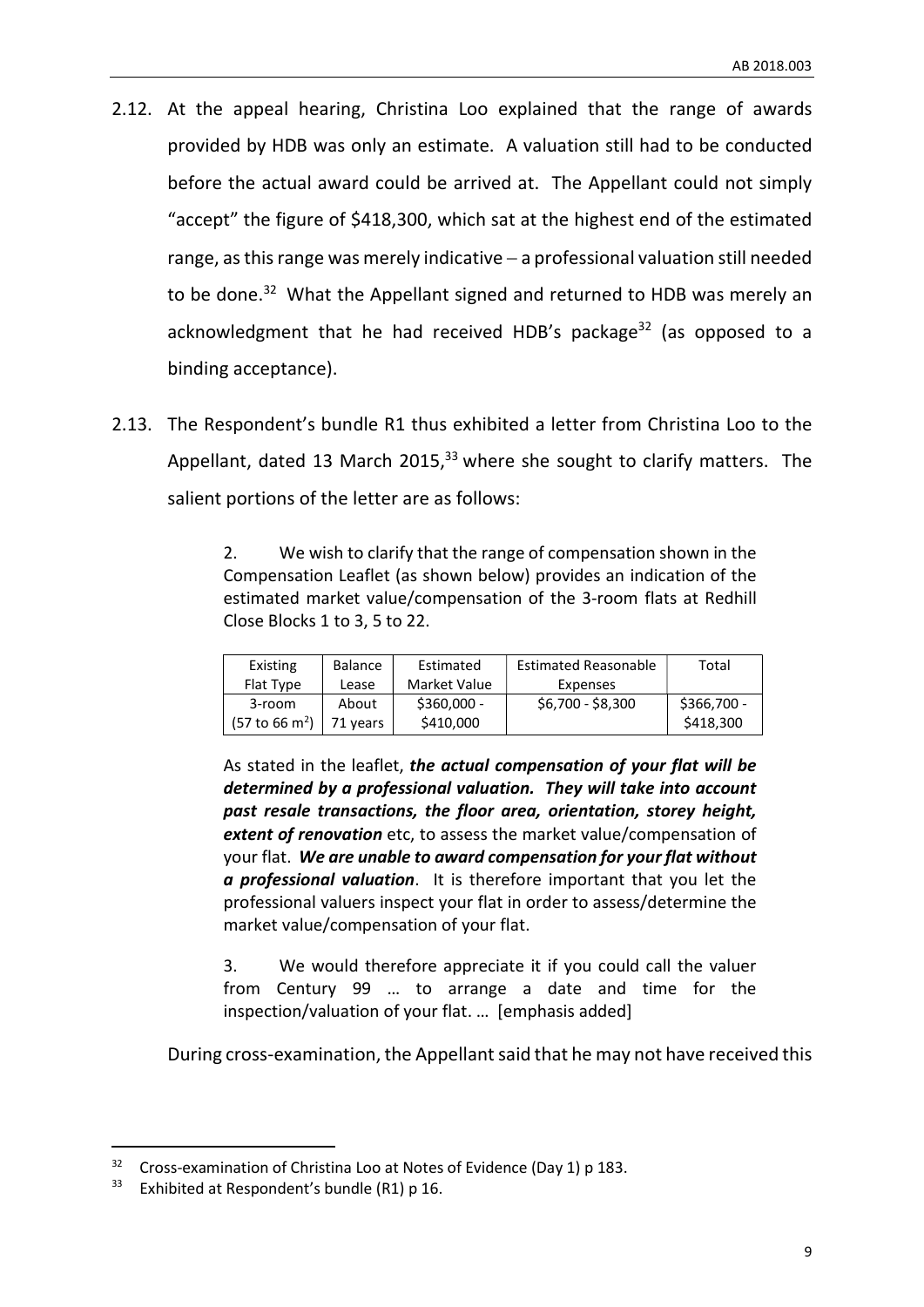letter.<sup>34</sup>

2.14. It appears that sometime after that, Ms Poh Shu Yan took over from Christina Loo in fronting the communications with the Appellant. The Respondent's bundle R1 exhibited a letter from Poh Shu Yan dated 14 December 2015,  $35$ addressed to the Appellant, in which she continued to press him for an appointment to value his flat:

> 2. We note that your flat has not been inspected by our appointed valuers. As explained in our letter of 13 Mar 2015, we are unable to award compensation for your flat without a professional valuation. Do please let the appointed professional valuers inspect your flat to assess the market value of your flat.

2.15. The Respondent's bundle R1 also exhibited a handwritten note from Poh Shu Yan dated 30 November 2016, $36$  documenting the communications transpiring at a face-to-face meeting on that same date, between her and the Appellant. The handwritten note reads as follows:

Interviewed lessee

- He said his flat no renovat<sup>n</sup> done
- But insists we should keep to the "valuat $n$ " given and pay him the highest \$418,300 as his flat locat<sup>n</sup> is "the best".
- Shared that worst case is curb-side which most likely be  $<$  \$418,300. He is aware.
- Shared that his flat deteriorates as the years go by. From ann<sup>37</sup> in  $2011 - now 2016$ , 5 years.
	- Flat gets older not to his advantage. He agrees
- He said if valuer agrees on \$418K, he will allow them to take photos to support the predetermined value.
- Explained repeatedly valuat<sup>n</sup> does not work this way & we are unable to agree.
- As he refused to arrange meeting  $\bar{w}$  valuer, the interview ended.
- 2.16. At the appeal hearing, Poh Shu Yan testified that this meeting probably lasted

<sup>&</sup>lt;sup>34</sup> Cross-examination of Oei Choon Guan at Notes of Evidence (Day 1) p 36.

 $35$  Exhibited at Respondent's bundle (R1) p 17.

<sup>&</sup>lt;sup>36</sup> This handwritten note was written on a copy of the letter dated 14 December 2015, exhibited at Respondent's bundle (R1) p 17.

 $37$  During her examination-in-chief, Poh Shu Yan clarified that by "ann", she meant "announcement": see Notes of Evidence (Day 1) p 189.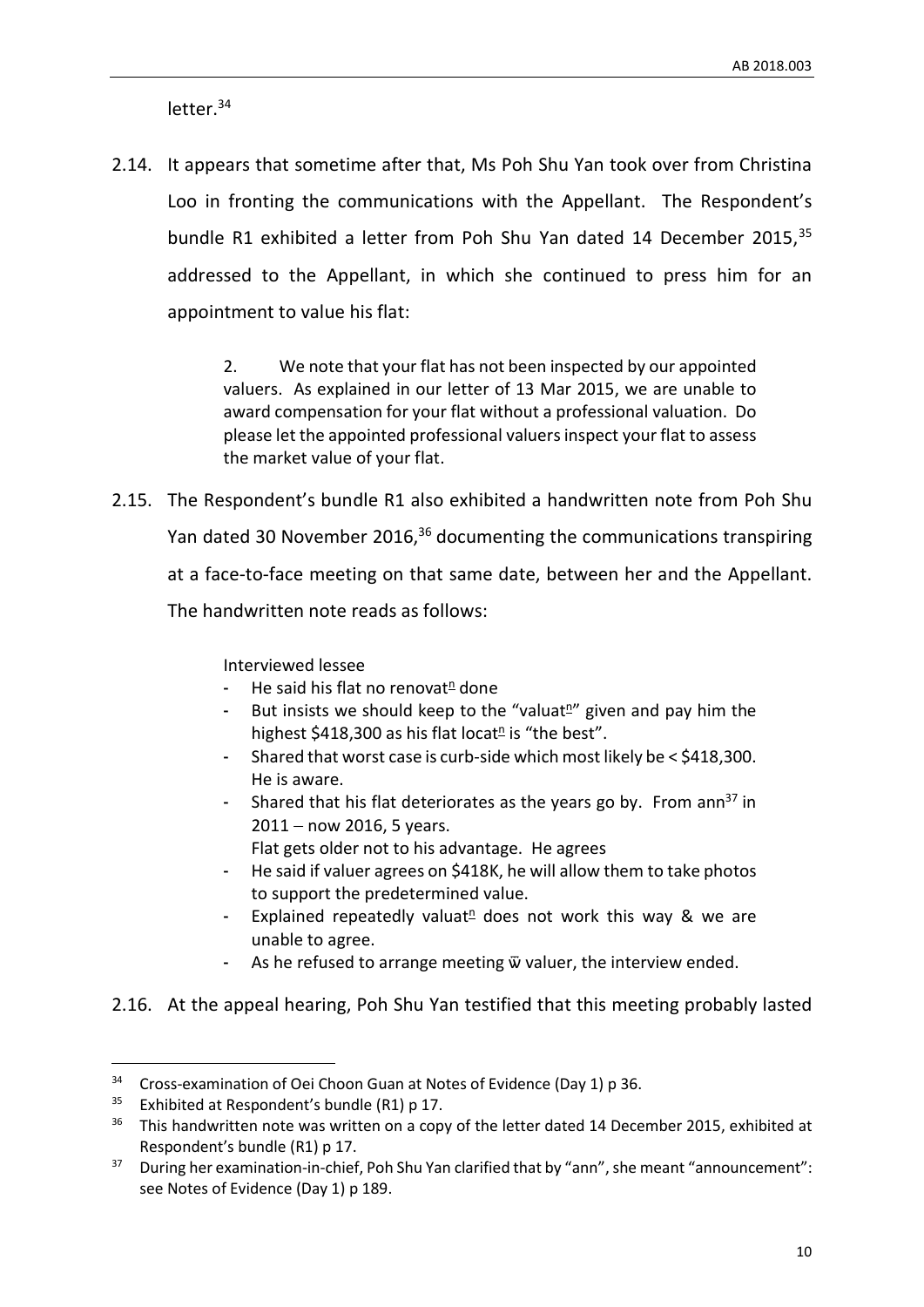for at least an hour.<sup>38</sup> She further testified<sup>39</sup> that during the meeting:

- (a) The Appellant's mindset was that he had already accepted the highest award of \$418,300 and thus refused to make an appointment with the valuers, despite Poh Shu Yan trying to facilitate this.
- (b) The Appellant said that he would allow the valuers to take photographs of his flat to substantiate the figure of \$418,300, if they agreed to this figure.
- (c) Poh Shu Yan repeatedly tried to tell him that valuation does not work this way and the Respondent was unable to agree to the Appellant's position.
- 2.17. When cross-examining Poh Shu Yan, the Appellant did not challenge her account of what transpired at the 30 November 2016 meeting.

#### The possibility of a kerbside valuation

- 2.18. A further motivation for the Appellant not facilitating an inspection of his flat's interior is that he thought this was not necessary, given that the valuers could do a kerbside valuation. According to the Appellant, the possibility of a kerbside valuation was first broached to him as early as in 2012.<sup>40</sup> A lady from HDB had told him that a kerbside valuation could be done and the Appellant, not knowing what a kerbside valuation was, told her to carry on with the kerbside valuation.<sup>41</sup> He felt that it would be easier and faster for HDB to simply proceed with the kerbside valuation, since they claimed to have experienced so much difficulty in contacting him to make an appointment for inspecting his flat.<sup>42</sup> He also preferred a kerbside valuation as he thought that this was something he need not pay for.<sup>43</sup>
- 2.19. Insofar as the correspondence in the Respondent's bundle R1 was concerned,

<sup>&</sup>lt;sup>38</sup> Examination-in-chief of Poh Shu Yan at Notes of Evidence (Day 1) p 190.

<sup>&</sup>lt;sup>39</sup> Examination-in-chief of Poh Shu Yan at Notes of Evidence (Day 1) pp 190-191.

<sup>40</sup> Cross-examination of Oei Choon Guan at Notes of Evidence (Day 1) p 43.

<sup>41</sup> Cross-examination of Oei Choon Guan at Notes of Evidence (Day 1) p 23.

<sup>&</sup>lt;sup>42</sup> Cross-examination of Oei Choon Guan at Notes of Evidence (Day 1) p 43.

<sup>43</sup> Cross-examination of Oei Choon Guan at Notes of Evidence (Day 1) p 47.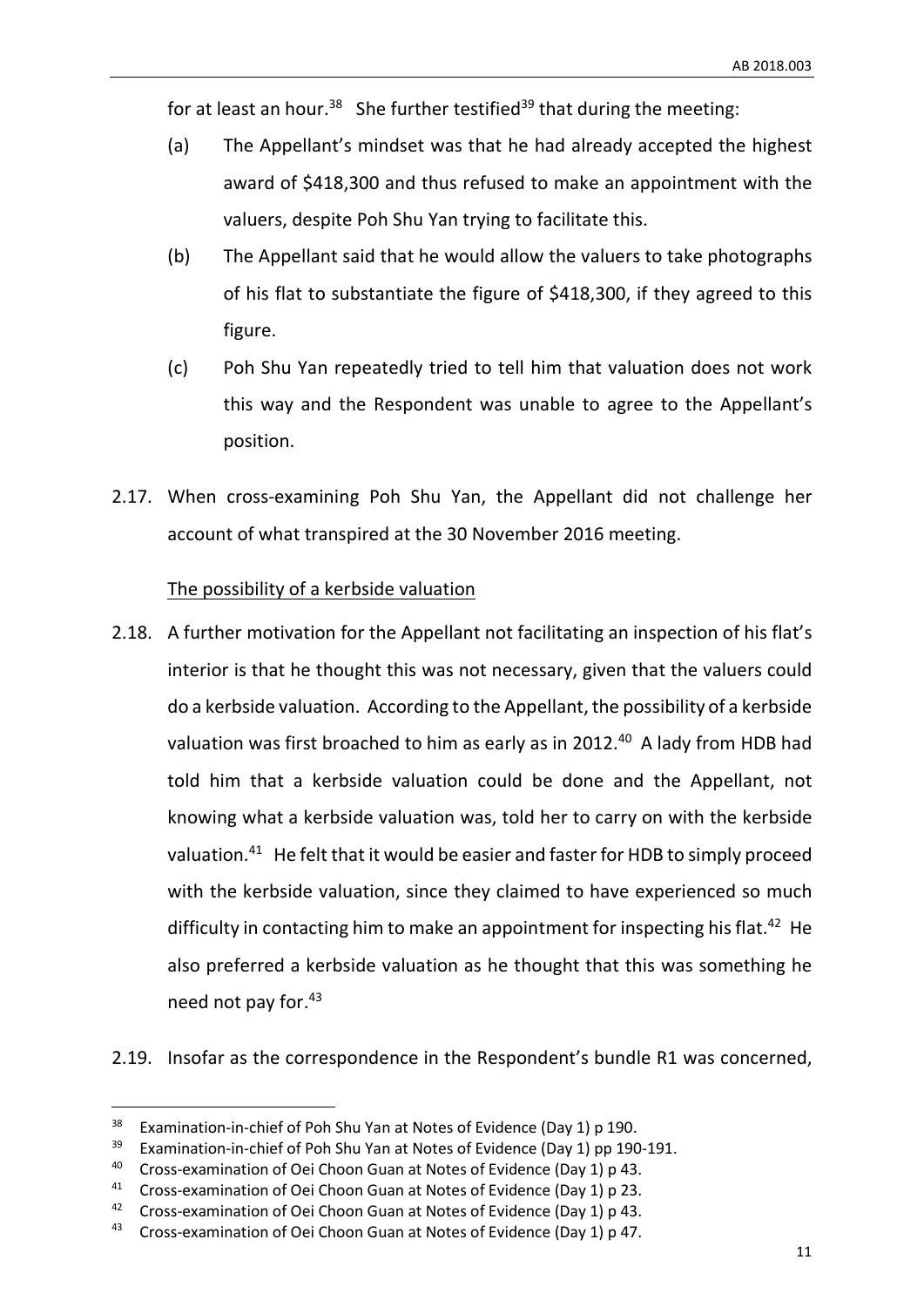the first mention of a kerbside valuation appeared in Poh Shu Yan's handwritten note documenting her meeting with the Appellant on 30 November 2016, extracted at paragraph 2.15 above. The relevant sentence in the note reads:

Shared that worst case is curb-side which most likely be < \$418,300. He is aware.

At the appeal hearing, Poh Shu Yan clarified that the reference to "curb-side" in the note was a misspelling and that it should actually have been spelt as "kerbside".<sup>44</sup>

- 2.20. Poh Shu Yan had thus explained to the Appellant that a kerbside valuation was not to his advantage as it:
	- (a) was the worst case scenario; and
	- (b) would most likely yield a figure below the estimated maximum of \$418,300.
- 2.21. At the appeal hearing, Poh Shu Yan testified that she attended yet another meeting with the Appellant, on 22 September 2017. At this meeting, she once again broached the issue of inspecting the Appellant's Flat. Again, the Appellant told her that there was no need for this as he was fine with a kerbside valuation.<sup>45</sup> Yet again, Poh Shu Yan tried to explain to the Appellant that:<sup>46</sup>
	- (a) a kerbside valuation was not to his advantage as she did not know whether he had renovations or not; and
	- (b) even in the absence of renovations, the valuer still needed to look at the flat's interior, to arrive at an appropriate award.
- 2.22. During her cross-examination, Poh Shu Yan was not challenged by the Appellant on her account of what transpired at the 22 September 2017 meeting.
- 2.23. Following the meeting on 22 September 2017, there ensued a flurry of further

<sup>&</sup>lt;sup>44</sup> Examination-in-chief of Poh Shu Yan at Notes of Evidence (Day 1) p 188.<br><sup>45</sup> Examination-in-chief of Poh Shu Yan at Notes of Evidence (Day 1) n 191

Examination-in-chief of Poh Shu Yan at Notes of Evidence (Day 1) p 191.

<sup>46</sup> Examination-in-chief of Poh Shu Yan at Notes of Evidence (Day 1) p 192.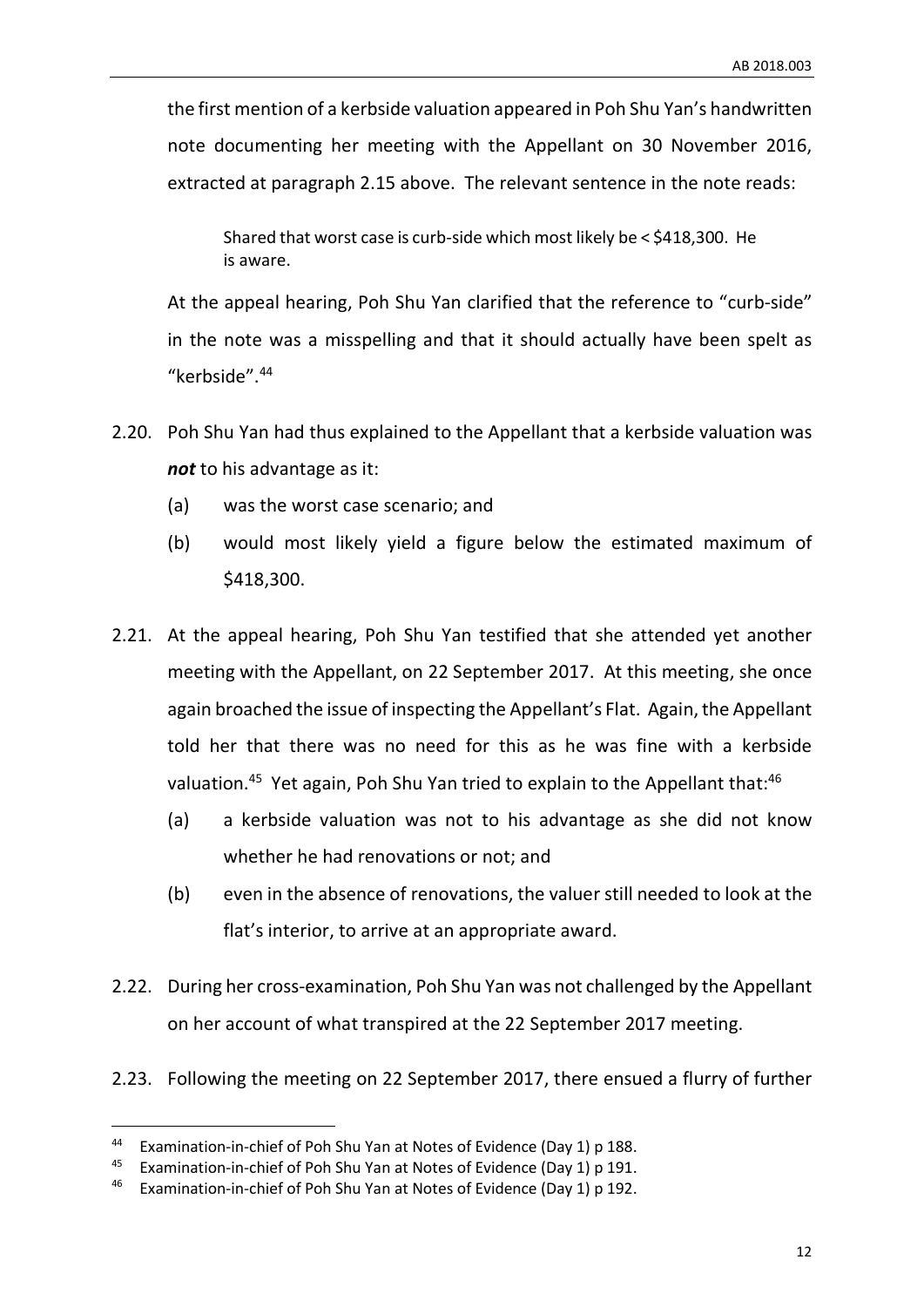correspondence pertaining to the inspection of the Appellant's Flat. Poh Shu Yan sent the Appellant a letter dated 2 November 2017 asking him to allow the valuers to inspect his flat.<sup>47</sup> The Appellant responded with a handwritten letter dated 6 November 2017, $48$  stating (inter alia):

… A "KERBSIDE" VALUATION COULD BE MADE. BEING UNSCHOOL AND UNLEARN IN PROPERTY VALUATION. IT WAS THE SECOND OCCASION I HEARD OF THAT TERM. HENCE THE INVERTED COLONS. I MAY HAVE GOT IT ALL WRONG.

2.24. Given the Appellant's statement in his letter that "a kerbside valuation could be made", Poh Shu Yan responded with a letter to the Appellant dated 27 November 2017, $49$  stating as follows:

> 2. We note your request for your SERS flat to be valued without a flat inspection. We are reviewing your request and will inform you once a decision is made.

> 3. If you change your mind and wish to have your flat inspected by our appointed valuers to assess the market value of your flat, do contact me … [emphasis added]

2.25. The Appellant responded with a handwritten letter dated 30 November 2017,  $50$ saying that he did not recall requesting for his flat to be valued without an inspection. Poh Shu Yan had then replied with a letter dated 22 December 2017,<sup>51</sup> clarifying that the reference in her letter to the Appellant's Flat being "valued without a flat inspection" meant a kerbside valuation. She also pointed out that it was the Appellant who, in his letter of 6 November 2017, said that "a kerbside valuation could be made". Poh Shu Yan's letter had then gone on to reiterate that the valuer would need to look at factors such as renovations and flat condition, in order to assess the market value of the Appellant's Flat.

-

…

<sup>&</sup>lt;sup>47</sup> Exhibited at Respondent's bundle (R1)  $p$  19.

<sup>&</sup>lt;sup>48</sup> Exhibited at Respondent's bundle (R1)  $p$  20.

<sup>&</sup>lt;sup>49</sup> Exhibited at Respondent's bundle (R1) p 21.<br><sup>50</sup> Exhibited at Respondent's bundle (R1) p 22.

Exhibited at Respondent's bundle (R1) p 22.

 $51$  Exhibited at Respondent's bundle (R1) p 23.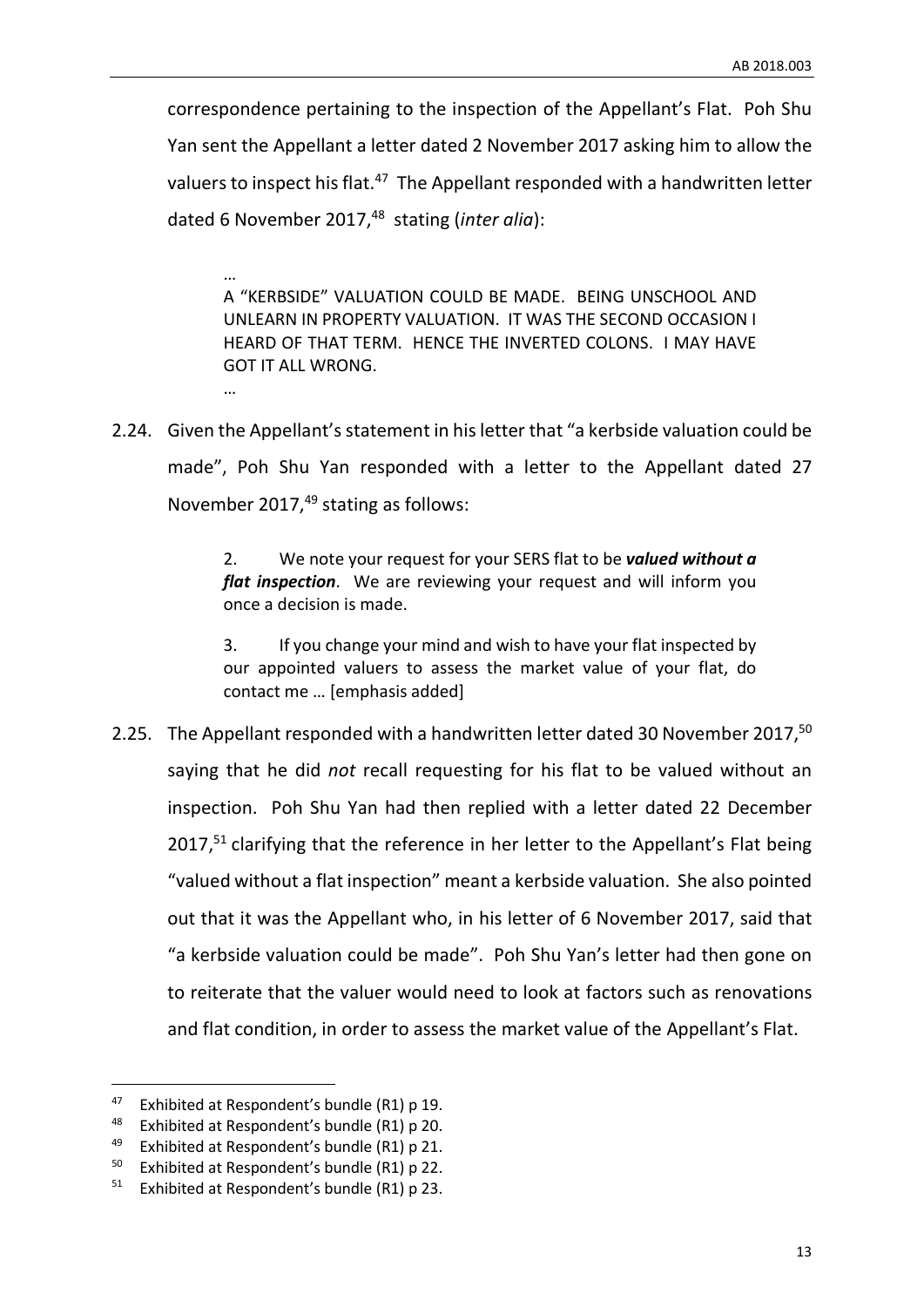2.26. Subsequently, Poh Shu Yan sent the Appellant a letter dated 17 January 2018,  $52$ telling him that an inspection of his flat was necessary to assess its market value and asking him to contact the valuer if he wanted to have his flat inspected. After that, she sent him another letter dated 7 February 2018, $53$  where she alluded to some of the factors that the valuer would look at during the flat inspection:

> 2. As we have explained in our letter of 22 Dec 2017, the compensation for sold properties under SERS comprises their prevailing market values as at the date of gazette and reasonable expenses. While the private valuer considers the resale prices of comparable properties as at the SERS announcement in determining the market value, an inspection of your property is necessary as the attributes of your flat such as the extent of renovations and its condition, the orientation, floor level, floor area, etc are also taken into consideration. [emphasis added]

The letter then alluded to the urgency of arranging for the valuation of the Appellant's Flat, as the replacement flats for the Redhill SERS Exercise were going to be ready soon.

2.27. The Appellant responded with a handwritten letter dated 14 February 2018,  $54$ saying that the relevant information would already be within HDB's possession. The relevant passage from the Appellant's letter reads:

> YOU NEED TO GATHER YOUR THOUGHTS. THE FLAT ORIENTATION, FLOOR AREA AND FLOOR LEVEL ARE ALL APPROVED DOCUMENTS AND FILED. YOU SHOULD HAVE A COPY OF THE DRAWING.

- 2.28. Poh Shu Yan testified that a kerbside valuation was eventually conducted as the Appellant had, on 13 March 2018, called and said "get it done". <sup>55</sup> After commencement of the kerbside valuation process, Poh Shu Yan followed up with a letter to the Appellant, dated 12 April 2018,<sup>56</sup> stating:
	- 1. We refer to our letter dated 7 Feb 2018 and phone conversation

 $52$  Exhibited at Respondent's bundle (R1) p 24.

 $53$  Exhibited at Respondent's bundle (R1) p 26.

 $54$  Exhibited at Respondent's bundle (R1) p 27.

<sup>&</sup>lt;sup>55</sup> Examination-in-chief of Poh Shu Yan at Notes of Evidence (Day 1) p 195.

<sup>56</sup> Exhibited at Respondent's bundle (R1) p 28.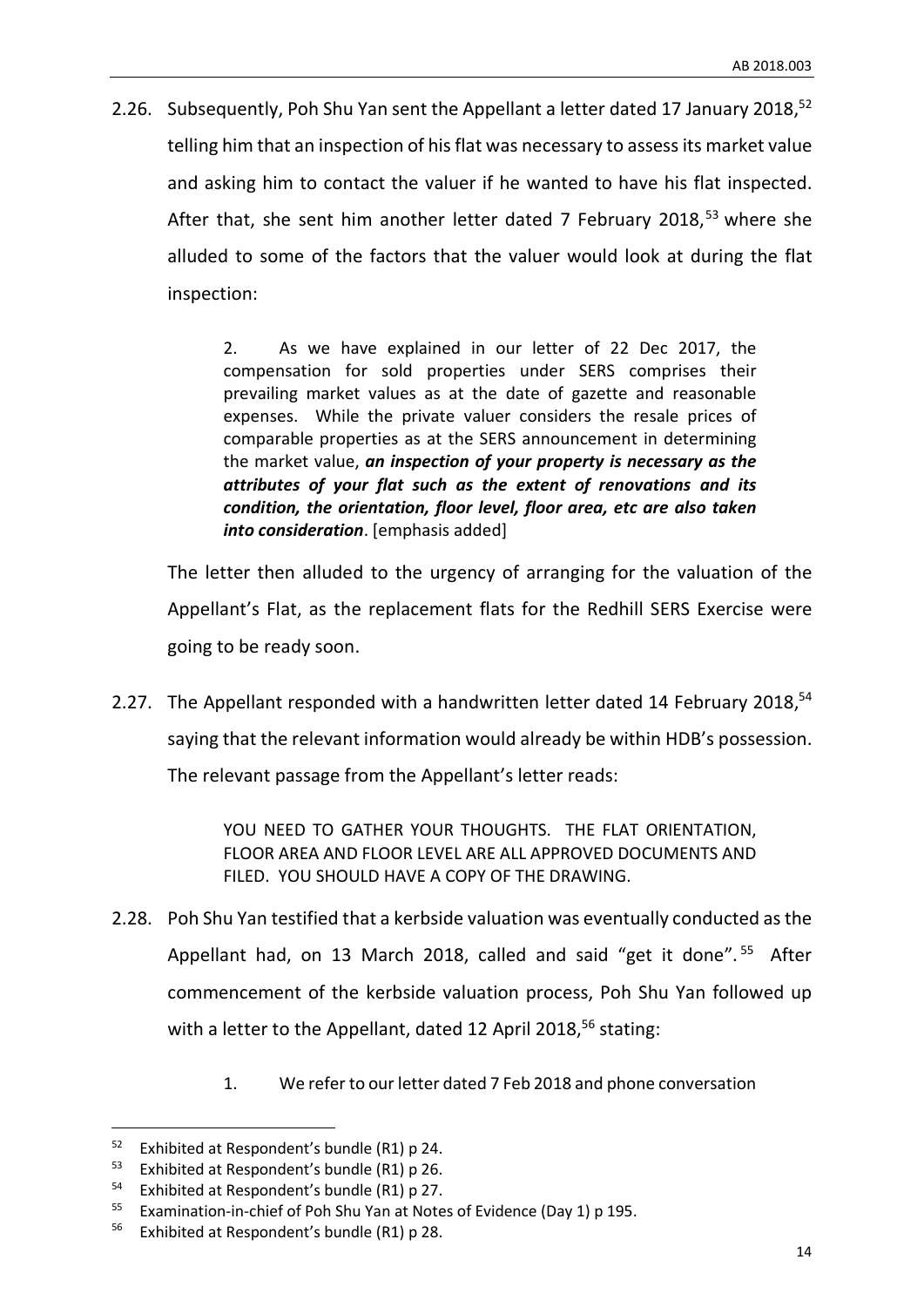on 13 Mar 2018.

2. We wish to inform that we have proceeded to conduct a kerbside valuation of your flat, i.e. valuation of the property without a site inspection. We will update you once the compensation is finalized.

The Appellant replied with a handwritten letter dated 18 April 2018,<sup>57</sup> saying that he could not recall the tele-conversation of 13 March 2018 (alluded to in paragraph 1 of Poh Shu Yan's letter, extracted immediately above).

2.29. This prompted Poh Shu Yan to respond with a letter dated 16 May 2018.<sup>58</sup> reiterating that the Appellant had, by a tele-conversation on 13 March 2018, told HDB to "get it done":

> 2. We visited your flat on 12 Mar 2018. As no one answered the door, we left a message card for you to contact us. On 13 Mar 2018, you called us and informed us to "get it done". We have records of the phone conversation. …

## 3. Methodology Employed for Valuing the Appellant's Flat

3.1. The Appellant claimed that the market value of his flat should be assessed at \$435,000, i.e. \$29,600 above the Respondent's valuation of \$405,400. The methodologies adopted by both parties in arriving at their respective figures are set out below.

### The Appellant's position on how the market value should have been assessed

3.2. In his affidavit, the Appellant explained how he arrived at the market value figure of \$435,000:<sup>59</sup>

> Two flats on the ground floor of Block Two were sold prior to the announcement. Fetching a reported Three Hundred and Eighty-Five Thousand or there about. There being no indication if the flat were renovated.

> In between Block One and Two is a bus stop and overhead bridge. If is within a hundred and fifty feet away. About two feet from the windows of all blocks is the covered perimeter drain. Then the five food [sic] way. Next to it the raise up drain for the main. A strip of green of some three feet away follow by the main road pedestrian walk. The

 $57$  Exhibited at Respondent's bundle (R1) p 29.

 $58$  Exhibited at Respondent's bundle (R1) p 30.

<sup>&</sup>lt;sup>59</sup> See Oei Choon Guan's affidavit (OCG) p 1 ( $2^{nd}$  &  $3^{rd}$  paragraphs from the bottom).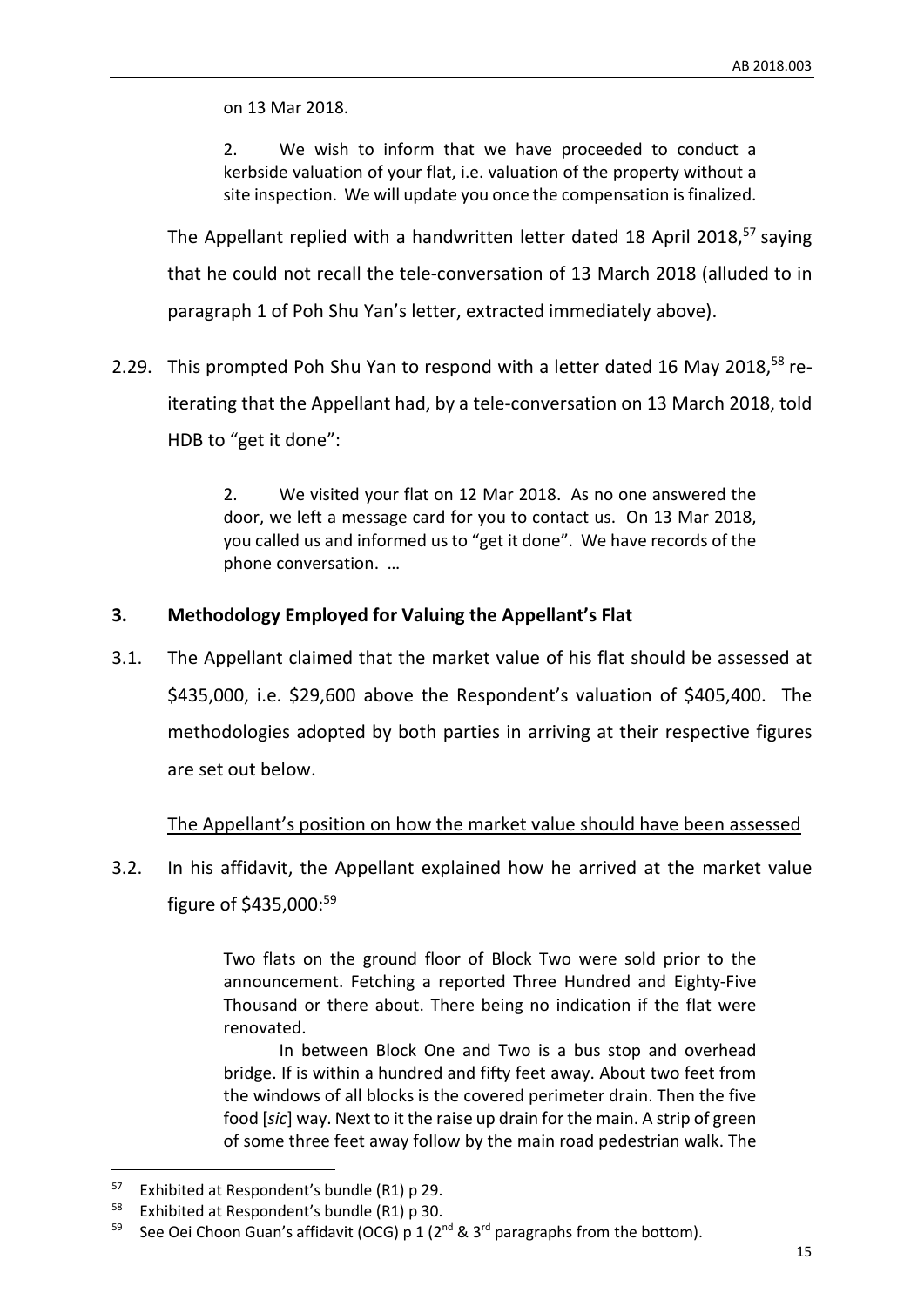interior of the flats could be clearly view. The centre flat of the original tenant used to display a large portrait. From such prices fetch an asking price of Four Hundred and Thirty-Five storey [sic] for the top floor last flat at the comer is not unreasonable.

Thus, the Appellant's case is that he had looked at two units on the ground floor of Block 2 and saw that they were sold for about \$385,000. Considering the absence of any indication that these units were renovated, and taking into account the amenities which the blocks enjoyed (e.g. the bus-stop and overhead bridge), the Appellant surmised that it was not unreasonable for his flat (being a corner unit on the top floor) to fetch a market value of \$435,000.

- 3.3. At the appeal hearing, the Appellant confirmed that the figure of \$435,000 was just a projection and not backed by any calculations.  $60$  He had also not instructed any valuers in deriving this figure.<sup>61</sup>
- 3.4. However, in the Appellant's Closing Submissions, he provided further details on how he arrived at the figure of \$435,000:<sup>62</sup>

I took the base of what I thought the ground floor centre flat price was given to me. Then consider that location has the most foot traffic due to the lift lading. The bus stop is some hudred [sic] odd feet away. On top of that bus stop is an overhead pedestrian bridge. So that flat has the least privacy as any one could see in if the windows are not blind or curtain.

 For every floor I add and it was six times. That figure gave me the same as my next door. Base on the 1982 differences I paid. I added another ten per cent and round the total up. It is also above ten thousand more as explained above.

- 3.5. During closing oral arguments, this Board asked the Appellant, to elaborate on what he meant by the passage immediately above. He explained as follows: $63$ 
	- Appellant: … it was 365 I used; six times I add 5,000, that is 30,000, okay. So I add it in. Then that will give me the same price as my neighbour. So in 1982, I paid about 10% more. So I added in about 10% more and round up the figure. That's how I arrived at 435.

 $60$  Cross-examination of Oei Choon Guan at Notes of Evidence (Day 1) pp 72 & 81.

 $61$  Cross-examination of Oei Choon Guan at Notes of Evidence (Day 1) p 17.

 $62$  Appellant's Closing Submissions (ACS) p 6.

<sup>&</sup>lt;sup>63</sup> Closing oral arguments at Notes of Evidence (Day 2) pp 23-24.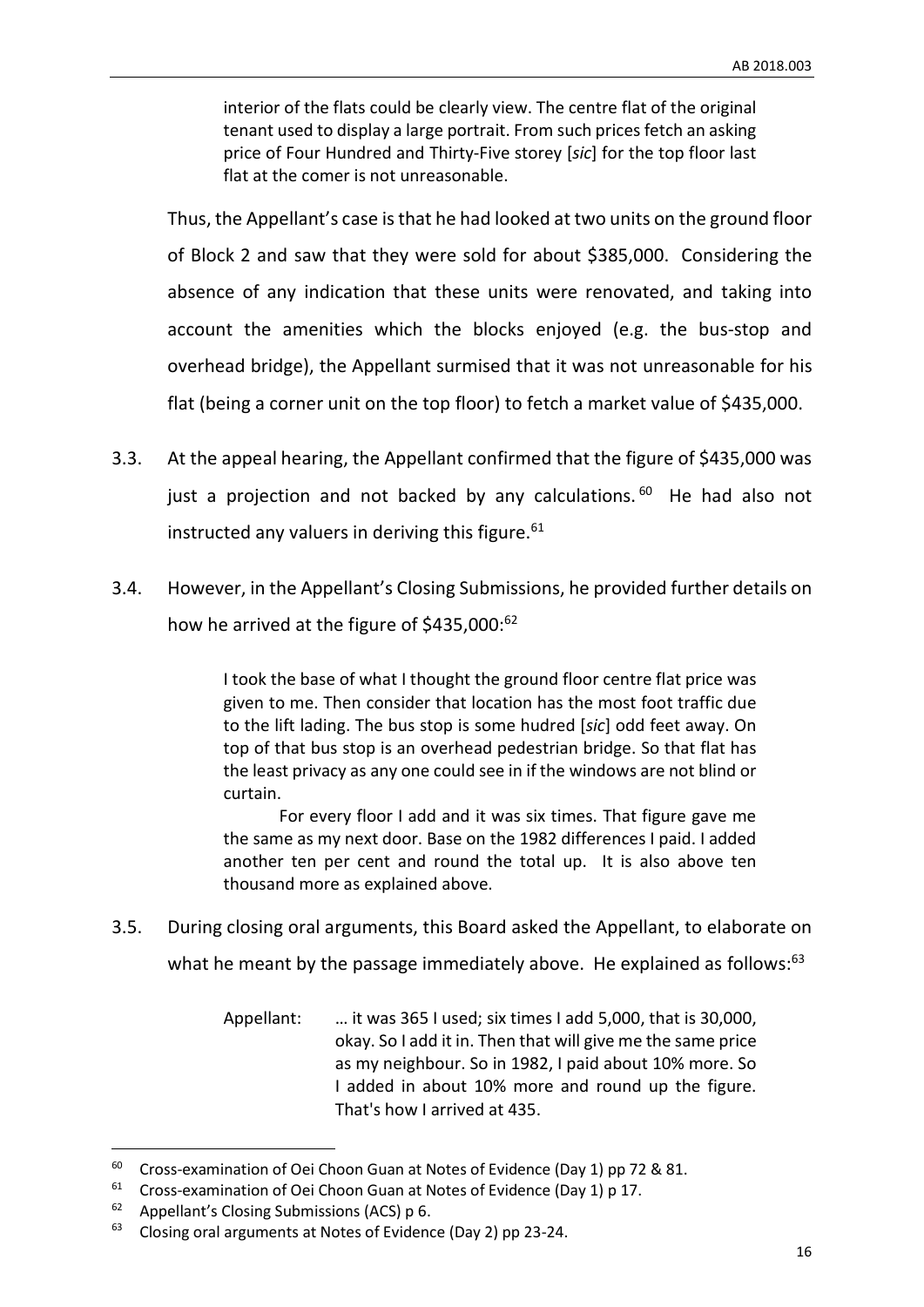| Dy Comm'r: | Okay. So basically, you thought that it was \$365,000.                                                        |
|------------|---------------------------------------------------------------------------------------------------------------|
| Appellant: | I thought I heard.                                                                                            |
| Dy Comm'r: | So it is 5,000 per floor. That's what you are adding,<br>\$5,000                                              |
| Appellant: | Uh-huh, six---six on top.                                                                                     |
| Dy Comm'r: | So six floors, so it's six times 5,000, it's 30,000.                                                          |
| Appellant: | Uh-huh. Then I put in about 10% because in 1982, I got<br>it about  I got it 20,000, neighbour got it 18,000. |
| Dy Comm'r: | Okay.                                                                                                         |
| Appellant: | So it's about 10% or so difference.                                                                           |

- 3.6. In other words, the methodology as set out in the Appellant's Closing Submissions entailed the following:
	- (a) The starting premise was that the ground floor unit was worth \$365,000 (i.e. a somewhat different figure from the \$385,000 propounded in the Appellant's Opening Statement).
	- (b) To account for the fact that his flat was on the seventh level, he added a premium of \$30,000, derived by factoring a premium of \$5,000 for every floor above ground level (since his flat was 6 floors above ground level, the total premium was  $6 \times $5,000 = $30,000$ . The price of a unit on the seventh level would thus be \$395,000, i.e. \$365,000 + \$30,000.
	- (c) As amongst the units on the seventh level, the Appellant's Flat commanded a premium over the rest, given that it was a corner unit. Specifically, the Appellant recalled that when he purchased his flat in 1982, the price was \$20,000 but the neighbouring unit (#07-226) was purchased for only \$18,000. This showed that his flat, being a corner unit, fetched a premium of about 10% above the next unit. The Appellant thus added a 10% uplift to the figure of \$395,000, i.e. \$395,000 + (10% × \$395,000), to arrive at a figure of about \$435,000.

#### The Comparable Sales Method adopted by the Respondent

3.7. As for Century 99, it had arrived at the valuation of \$405,400 using the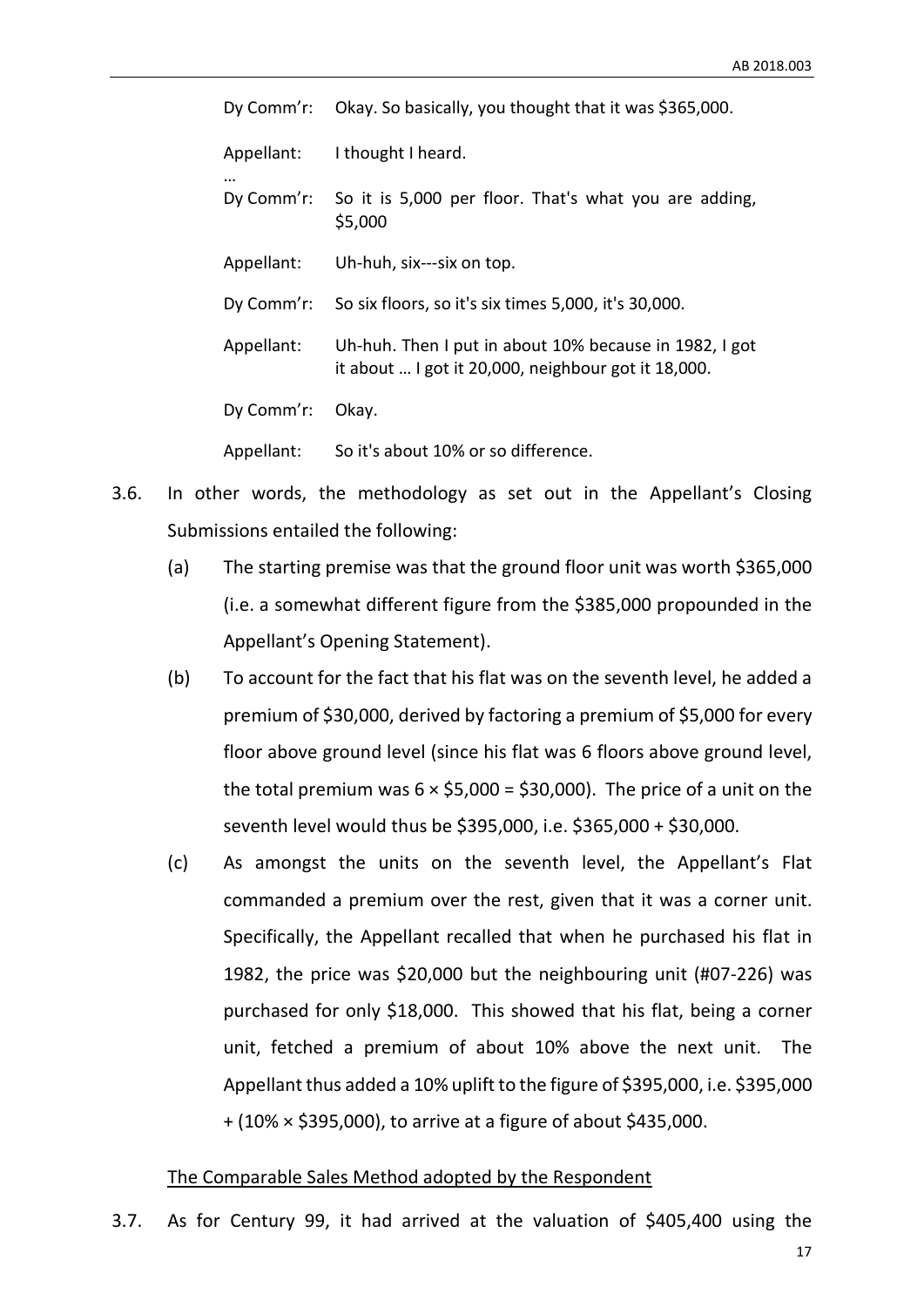"Comparable Sales Method".<sup>64</sup> Century 99's Managing Director Lee May Nam filed an affidavit to explain that this entailed looking at the transacted prices of comparable properties in the vicinity and then seeing what the Appellant's Flat would fetch at those transacted rates, after adjusting for any differences in traits between the comparable properties and the Appellant's Flat.

- 3.8. As a first step, Century 99 had identified private treaty sales for six units in Redhill Close which:<sup>65</sup>
	- (a) had similar model and type as the Appellant's Flat (i.e. 3-room standard), with comparable floor areas; and
	- (b) were transacted at fair and reasonable prices, within 6 months prior to the Declaration's publication.

| S/No.         | <b>Address</b>    | <b>Transacted</b><br><b>Floor</b> area |                     | Date of      |  |
|---------------|-------------------|----------------------------------------|---------------------|--------------|--|
|               |                   | (Sq m)                                 | Price <sup>66</sup> | Registration |  |
| 1             | Block 6, #02-168  | 58                                     | \$368,000           | 28 Nov 2011  |  |
| $\mathcal{P}$ | Block 21, #05-101 | 60                                     | \$378,000           | 25 Nov 2011  |  |
| 3             | Block 21, #06-105 | 58                                     | \$385,000           | 23 Nov 2011  |  |
| 4             | Block 13, #03-53  | 66                                     | \$395,888           | 18 Nov 2011  |  |
| 5             | Block 10, #01-130 | 63                                     | \$390,000           | 4 Nov 2011   |  |
| 6             | Block 10, #02-132 | 63                                     | \$362,000           | 29 Sep 2011  |  |

The details of these six transactions are as follows:

Century 99 then shortlisted the units in the first three of these six transactions, highlighted in bold in the table above, on the basis that they were transacted in closer proximity to 5 December 2011 $^{67}$  ("the Three Comparable Units").

- 3.9. To facilitate like-for-like comparison between the Three Comparable Units and the Appellant's Flat, the transacted price of each of these three units was adjusted to offset any differences arising from the following traits:
	- (a) Location along the corridor (corner units would command a premium);
	- (b) Lift accessibility (units with greater lift accessibility would command a premium);

<sup>&</sup>lt;sup>64</sup> Lee May Nam's 1<sup>st</sup> affidavit (LMN[1]) **¶**14.

<sup>&</sup>lt;sup>65</sup> Lee May Nam's  $1^{st}$  affidavit (LMN[1]) ¶¶14-15.

<sup>&</sup>lt;sup>66</sup> In Singapore dollars.

 $67$  Lee May Nam's 1<sup>st</sup> affidavit (LMN[1]) **[16.**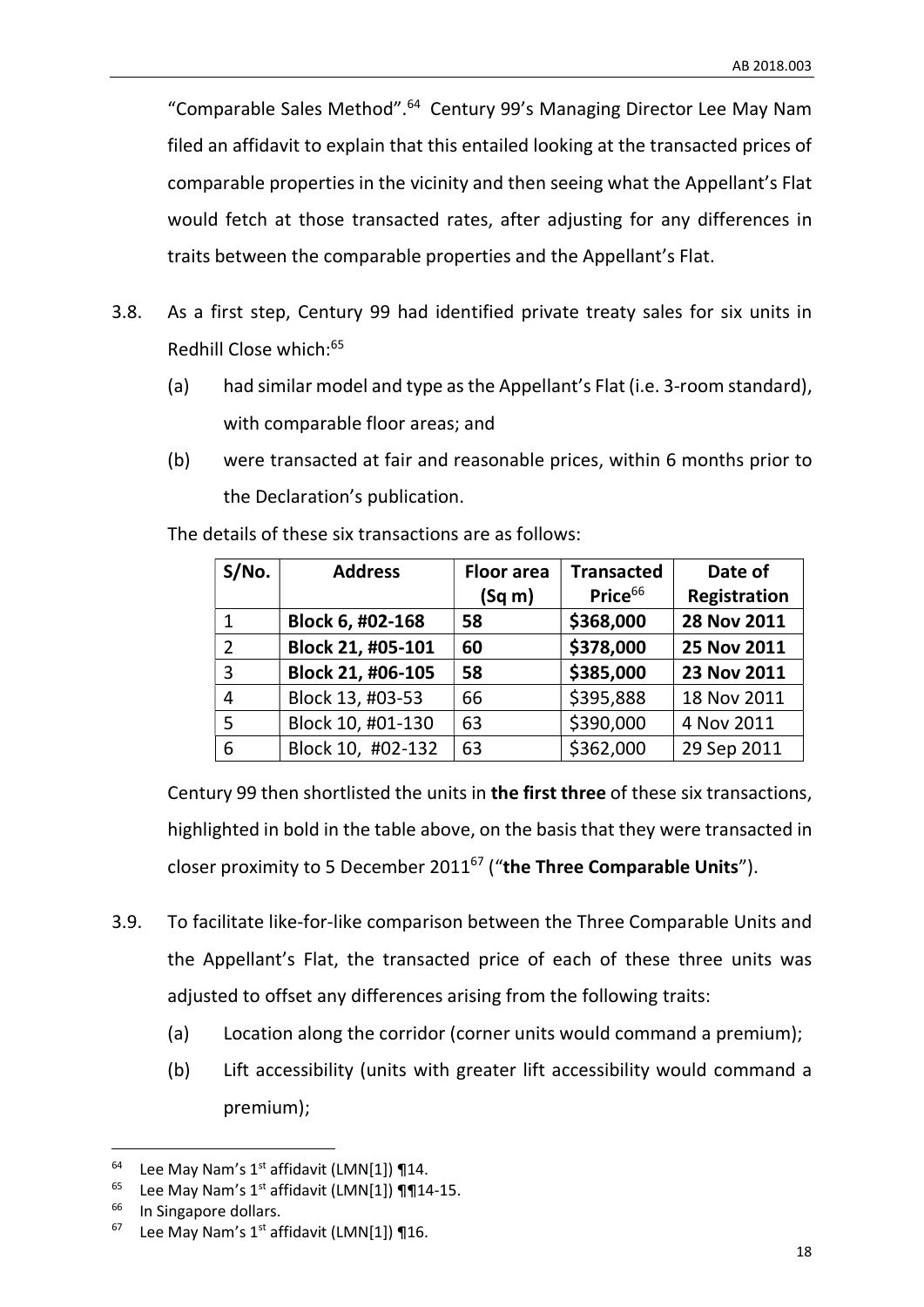- (c) Floor level (units at higher floors would command a premium); and
- (d) Unit condition, i.e. state of maintenance and improvements, where units:
	- i) in a better state of maintenance; or
	- ii) which had been improved via renovations,  $68$ would command a premium.
- 3.10. Prior to the appeal hearing, this Board asked the Respondent to explain the steps by which the transacted prices of the Three Comparable Units were used to derive the valuation of \$405,400 for the Appellant's Flat. The Respondent thus filed a second affidavit sworn by Lee May Nam, explaining the following:
	- (a) The transacted prices for the Three Comparable Units were adjusted by stripping away any premiums which may have been factored into the price on account of the traits listed in paragraph 3.9 above. Stripping away these premiums served to distil the transacted price for each of the Three Comparable Units to a "Base Value":

<sup>&</sup>lt;sup>68</sup> In her examination-in-chief, Lee May Nam explained that the term "improvements" referred to the renovations to the unit: see Notes of Evidence (Day 1) p 121.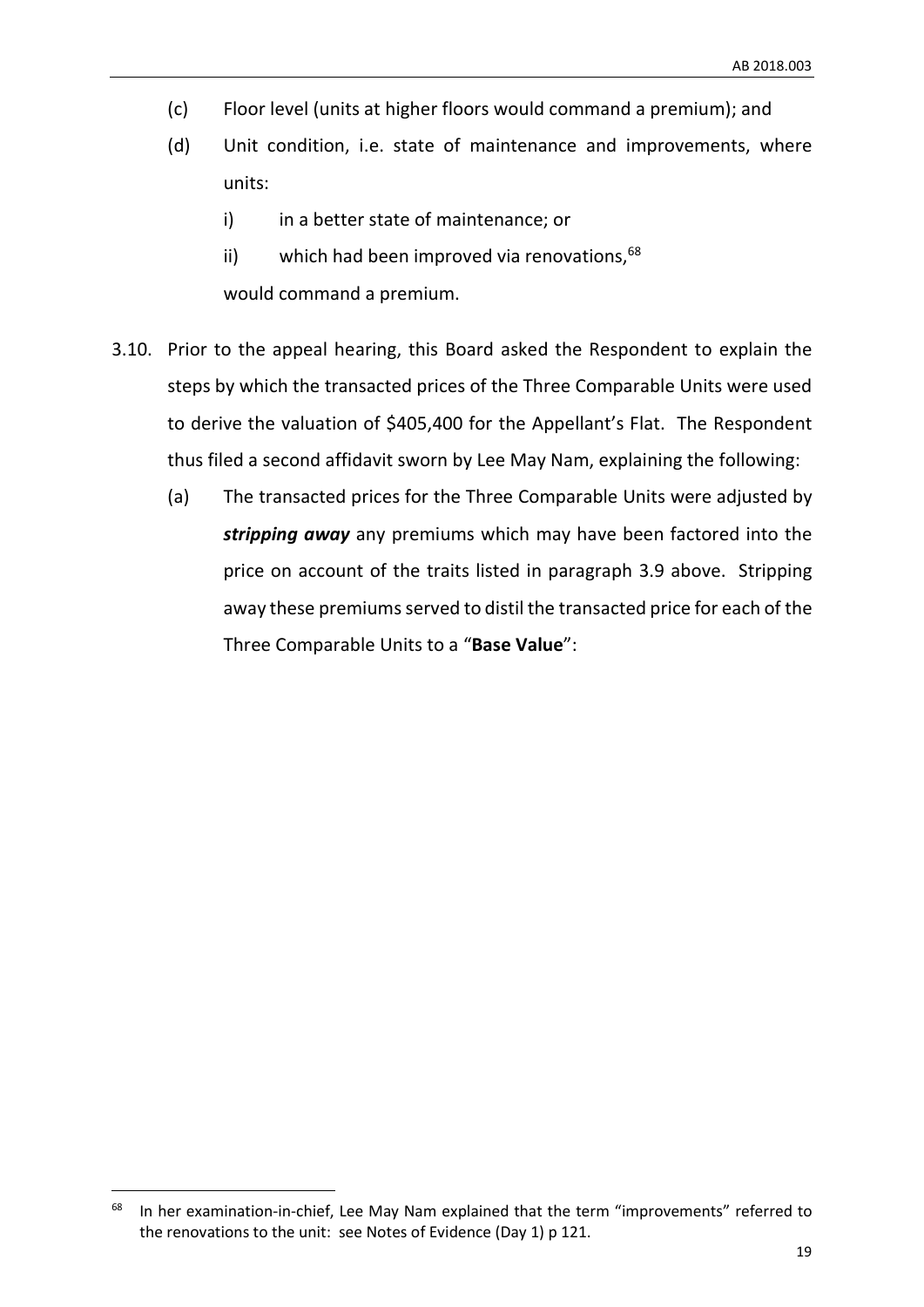|                                                        |                               | Block 6,<br>#02-168                  | Block 21,<br>#05-101           | Block 21,<br>#06-105        |  |  |
|--------------------------------------------------------|-------------------------------|--------------------------------------|--------------------------------|-----------------------------|--|--|
| <b>TRANSACTED PRICE<sup>66</sup></b>                   |                               | \$368,000                            | \$378,000                      | \$385,000                   |  |  |
|                                                        |                               | <b>Premiums to be Stripped Away:</b> |                                |                             |  |  |
|                                                        | Premium attributable to       | ( \$2,000)                           |                                | ( \$1,000)                  |  |  |
|                                                        | <b>CORRIDOR LOCATION</b>      | Unit is a corner                     | Unit is a corridor             | Unit is a door-             |  |  |
|                                                        |                               | unit                                 | unit, so no premium            | to-door unit                |  |  |
|                                                        | Premium attributable to       | 0                                    | ( \$2,000)                     | 0                           |  |  |
|                                                        | LIFT ACCESSIBILITY            |                                      | Unit has better lift           |                             |  |  |
|                                                        |                               |                                      | access as it is mid            |                             |  |  |
|                                                        | (The lift is located at the   |                                      | stack <sup>70</sup>            |                             |  |  |
| <i>middle</i> of the landing <sup>69</sup> )           |                               |                                      |                                |                             |  |  |
|                                                        | Premium attributable to FLOOR | (54,000)<br>(51,000)                 |                                | (55,000)                    |  |  |
|                                                        |                               | Unit is 1 floor                      | Unit is 4 floors               | Unit is 5 floors            |  |  |
|                                                        | (A premium of $$1,000*$ was   | above ground                         | above ground                   | above ground                |  |  |
|                                                        | accorded for every one floor  |                                      |                                |                             |  |  |
| above ground <sup>71</sup> )                           |                               |                                      |                                |                             |  |  |
| Premium attributable                                   | Premium attributable          | ( \$3,000)                           | ( \$3,000)                     | ( \$3,000)                  |  |  |
|                                                        | to unit's state of            | Unit was in                          | Unit was in                    | Unit was in                 |  |  |
|                                                        | <b>MAINTENANCE</b>            | average <sup>72</sup> state          | average <sup>72</sup> state of | average <sup>72</sup> state |  |  |
| <b>CONDITION</b>                                       |                               | of maintenance                       | maintenance                    | of maintenance              |  |  |
|                                                        | Premium attributable          | (\$10,000)                           | (\$10,000)                     | (\$10,000)                  |  |  |
|                                                        | to <b>IMPROVEMENTS</b> to     | <b>Improvements</b>                  | <b>Improvements</b>            | <b>Improvements</b>         |  |  |
| to unit                                                | the unit                      | were made to                         | were made to the               | were made to                |  |  |
|                                                        |                               | the unit <sup>72</sup>               | unit <sup>72</sup>             | the unit <sup>72</sup>      |  |  |
| <b>BASE VALUE</b><br>(i.e. stripped of premiums above) |                               | \$352,000                            | \$359,000                      | \$366,000                   |  |  |

Lee May Nam explained in examination-in-chief that it is an accepted industry practice to add a premium of \$1,000 for every one floor up.<sup>73</sup>

(b) As can be seen from the calculations above, the Base Value is, in effect,

the notional price that the buyer would have paid had the unit been: $<sup>74</sup>$ </sup>

- i) a corridor unit;
- ii) with no premium for lift accessibility;
- iii) located at ground level; and
- iv) in bare / original condition.

<sup>&</sup>lt;sup>69</sup> Lee May Nam's 2<sup>nd</sup> affidavit (LMN[2])  $\P$ 15 & p 13.

<sup>&</sup>lt;sup>70</sup> Lee May Nam's  $2^{nd}$  affidavit (LMN[2]) ¶16.

<sup>&</sup>lt;sup>71</sup> Lee May Nam's  $2^{nd}$  affidavit (LMN[2])  $\P$ 17.

<sup>&</sup>lt;sup>72</sup> Lee May Nam's 2<sup>nd</sup> affidavit (LMN[2]) ¶18.<br><sup>73</sup> Examination-in-chief of Lee May Nam at No

Examination-in-chief of Lee May Nam at Notes of Evidence (Day 1) p 128.

<sup>&</sup>lt;sup>74</sup> Lee May Nam's 1<sup>st</sup> affidavit (LMN[1])  $\P$ 17.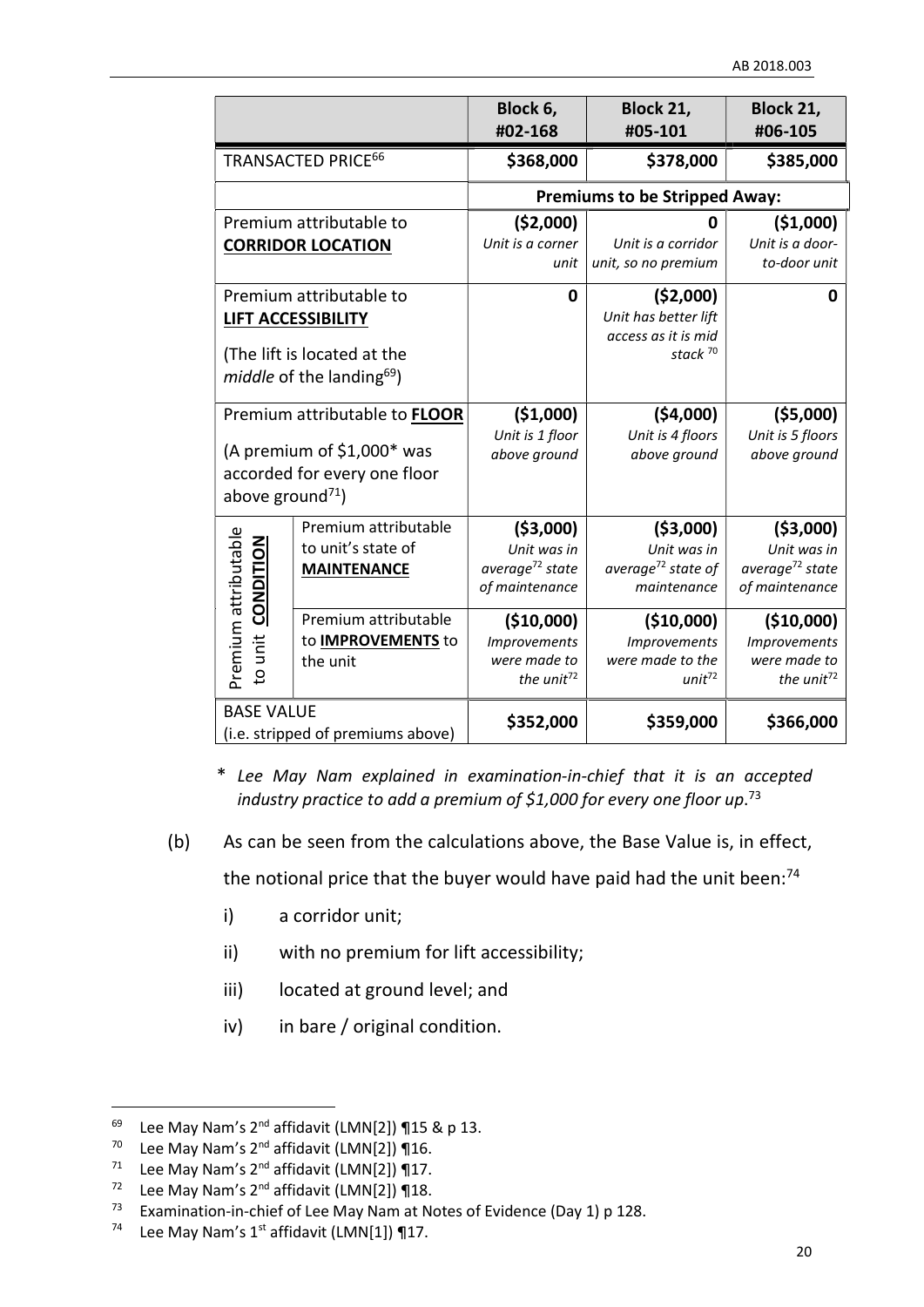(c) The Base Value for each of the Three Comparable Units was then divided by that unit's floor area, to arrive at a Base PSF Value:

|                       | Block 6,  | Block 21, | Block 21,<br>#06-105 |  |
|-----------------------|-----------|-----------|----------------------|--|
|                       | #02-168   | #05-101   |                      |  |
| <b>Base Value</b>     | \$352,000 | \$359,000 | \$366,000            |  |
| Floor area (Sq Ft)    | 624       | 646       | 624                  |  |
| <b>BASE PSF VALUE</b> | \$563.82  | \$555.87  | \$586.25             |  |

From the Base PSF Values of the Three Comparable Units, Century 99 concluded that the Base PSF Value to be applied as the yardstick for valuing units in Block 1 Redhill Close (including the Appellant's Flat) was \$580.<sup>75</sup> At the appeal hearing, Lee May Nam explained that this figure was gleaned from the Base PSF Values of the Three Comparable Units by way of judgment call, rather than by any precise formula.<sup>76</sup> It is observed that if the Base PSF Values for the Three Comparable Units were laid out in a continuum, the figure of \$580 would be at the higher end.

(d) Century 99 had then multiplied the Base PSF Value of \$580 against the floor area of the Appellant's Flat (slightly over 678 square feet) to arrive at a Base Value of \$393,317 for the Appellant's Flat. Thereafter, any premiums attributable to the traits listed at paragraph 3.9 above were added to the Base Value of \$393,317, to derive the market value of the Appellant's Flat:

<sup>&</sup>lt;sup>75</sup> Lee May Nam's  $2^{nd}$  affidavit (LMN[2]) ¶¶10 & 20.

<sup>&</sup>lt;sup>76</sup> Examination-in-chief of Lee May Nam at Notes of Evidence (Day 1) p 130.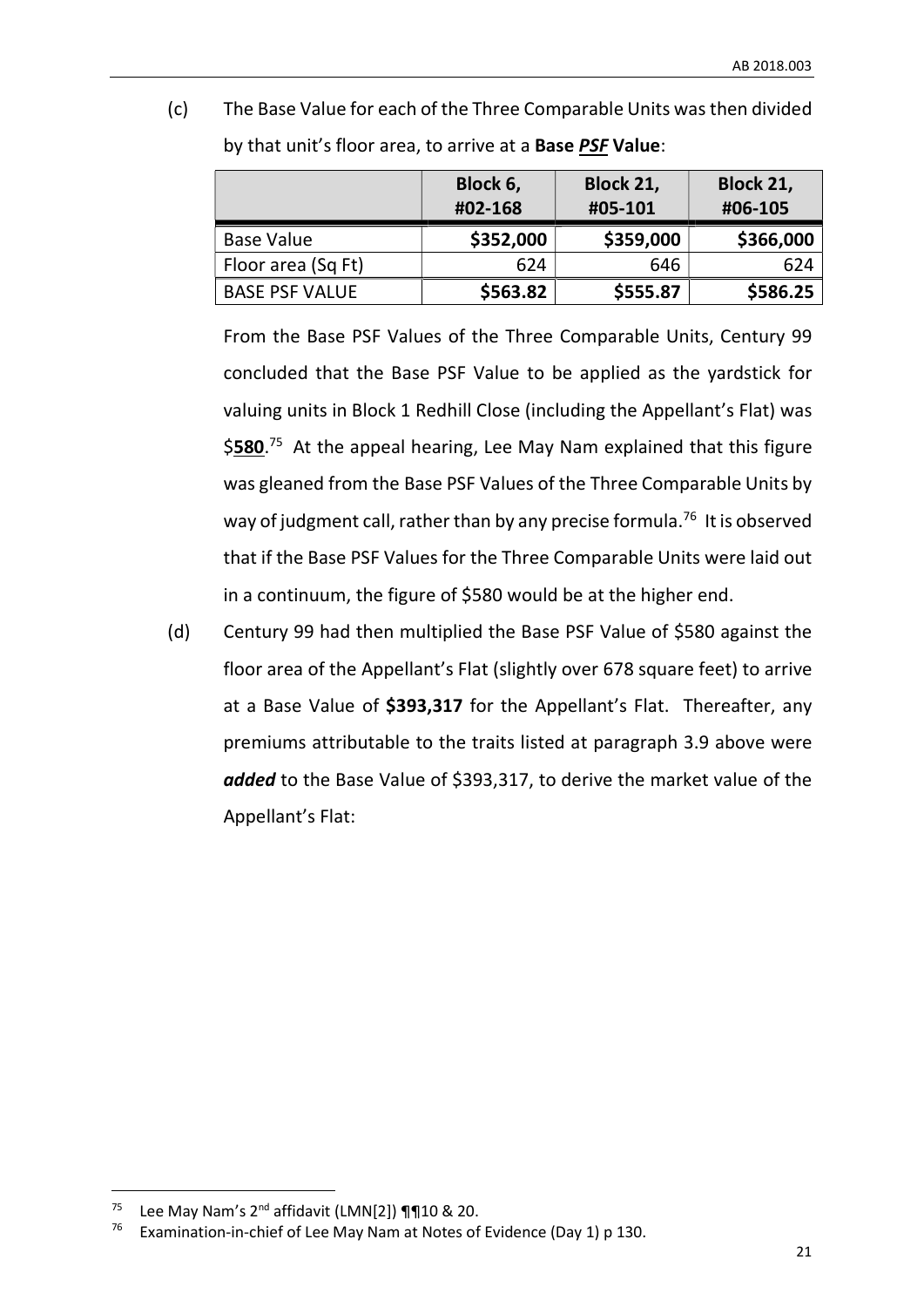| <b>Components of Final Value</b>                                                                                                                                                        |                                                     | <b>Amount</b> | <b>Remarks</b>                                                                                                                                                                                                  |
|-----------------------------------------------------------------------------------------------------------------------------------------------------------------------------------------|-----------------------------------------------------|---------------|-----------------------------------------------------------------------------------------------------------------------------------------------------------------------------------------------------------------|
| <b>BASE VALUE</b>                                                                                                                                                                       |                                                     | \$393,317     | (See paragraph immediately above)                                                                                                                                                                               |
| Premium added for<br><b>CORRIDOR LOCATION</b>                                                                                                                                           |                                                     | \$2,000       | Appellant's Flat is a corner unit,<br>thus commanding a premium of<br>\$2,000 over corridor units.                                                                                                              |
| Premium added for<br>LIFT ACCESSIBILITY<br>(The block is designed such<br>that units at odd levels have<br>easier access to lift platforms<br>than those at even levels <sup>77</sup> ) |                                                     | \$1,000       | A premium of \$1,000 was accorded<br>to the Appellant's Flat for lift<br>accessibility as it is on an odd level.                                                                                                |
| Premium added for <b>FLOOR</b><br>(A premium of $$1,000$ was<br>accorded for every one floor<br>above ground $^{71}$ )                                                                  |                                                     | \$6,000       | Appellant's Flat is 6 floors above<br>ground.                                                                                                                                                                   |
| Premium added for<br>unit CONDITION                                                                                                                                                     | Premium added for<br>state of<br><b>MAINTENANCE</b> | \$3,000       | The valuers did not have sight of<br>the interior of the Appellant's Flat's<br>but nevertheless assumed it to be<br>in an <i>gverage</i> state of maintenance<br>warranting a premium of \$3,000. <sup>78</sup> |
|                                                                                                                                                                                         | Premium added for<br><b>IMPROVEMENTS</b>            | 0             | The Appellant's Flat was assumed to<br>be in <i>original</i> (i.e. bare) condition, <sup>79</sup><br>so zero premium was accorded for<br>improvements.                                                          |
| <b>FINAL VALUE:</b>                                                                                                                                                                     |                                                     | \$405,317     |                                                                                                                                                                                                                 |

As can be seen, the market value of the Appellant's Flat was derived by applying the reverse of the steps used to distil the Base Value of the Three Comparable Units, enumerated at paragraph 3.10(a) above.

- (e) The final value of  $$405,317$  was then "rounded up"<sup>80</sup> to  $$405,400$ , i.e. the figure ultimately awarded to the Appellant for his flat's market value.
- 3.11. Prior to the appeal hearing, this Board sought to verify if the Respondent had applied the above methodology consistently. The Respondent was directed to

<sup>77</sup> Respondent's Closing Submissions (RCS) ¶14; examination-in-chief of Lee May Name at Notes of Evidence (Day 1) pp 126.

<sup>&</sup>lt;sup>78</sup> Lee May Nam's 1<sup>st</sup> affidavit (LMN[1]) ¶19 and Lee May Nam's 2<sup>nd</sup> affidavit (LMN[2]) ¶23(d).

<sup>&</sup>lt;sup>79</sup> Lee May Nam's 1<sup>st</sup> affidavit (LMN[1]) ¶19 and Lee May Nam's 2<sup>nd</sup> affidavit (LMN[2]) ¶24.

<sup>&</sup>lt;sup>80</sup> Lee May Nam's  $2<sup>nd</sup>$  affidavit (LMN[2]) ¶25.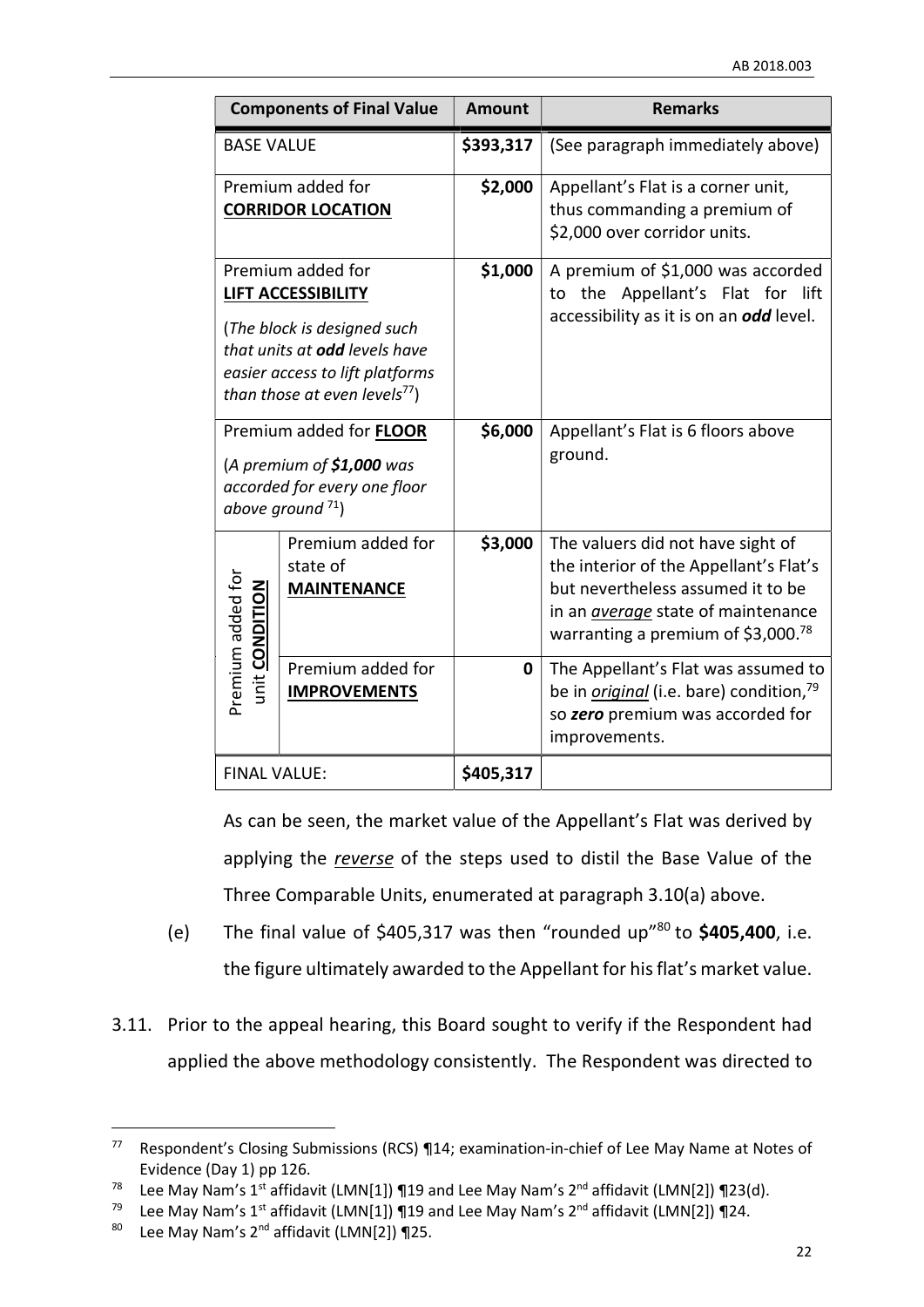explain how the valuation had been conducted for the following six other units:

- (a) the remaining five units at level 7 of Block 1; and
- (b) the unit immediately beneath the Appellant's Flat (i.e. #06-228).
- 3.12. The Respondent consequently filed a third affidavit sworn by Lee May Nam, detailing how the Base PSF Value of \$580 was used to derive the market value of these six other units. The calculations are set out below: 81

|                                                                           |                                                                                                                                                                                                  | #07-228*           | #07-226            | #07-224            | #07-222            | #07-220            | #07-218            | #06-228                |
|---------------------------------------------------------------------------|--------------------------------------------------------------------------------------------------------------------------------------------------------------------------------------------------|--------------------|--------------------|--------------------|--------------------|--------------------|--------------------|------------------------|
|                                                                           | Floor area (Sq feet)                                                                                                                                                                             | 678                | 678                | 710                | 710                | 678                | 678                | 678                    |
|                                                                           | <b>BASE VALUE</b>                                                                                                                                                                                | \$393,317          | \$393,317          | \$412,046          | \$412,046          | \$393,317          | \$393,317          | \$393,317              |
| (Derived by multiplying<br>floor area against Base<br>PSF Value of \$580) |                                                                                                                                                                                                  |                    |                    |                    |                    |                    |                    |                        |
|                                                                           | Premium added for                                                                                                                                                                                | \$2,000            | 0                  | 0                  | 0                  | 0                  | \$2,000            | \$2,000                |
|                                                                           | <b>CORRIDOR LOCATION</b>                                                                                                                                                                         | (Corner            | (Corridor          | (Corridor          | (Corridor          | (Corridor          | (Corner            | (Corner                |
|                                                                           |                                                                                                                                                                                                  | unit)              | unit)              | unit)              | unit)              | unit)              | unit)              | unit)                  |
| even levels <sup>77</sup> )<br><b>FLOOR</b>                               | Premium added for<br>LIFT ACCESSIBILITY<br>(Units at odd levels have<br>easier access to lift<br>platforms than those at<br>Premium added for<br>(Premium of \$1,000<br>accorded for every floor | \$1,000<br>\$6,000 | \$1,000<br>\$6,000 | \$1,000<br>\$6,000 | \$1,000<br>\$6,000 | \$1,000<br>\$6,000 | \$1,000<br>\$6,000 | $\mathbf 0$<br>\$5,000 |
|                                                                           | above ground $71$ )                                                                                                                                                                              |                    |                    |                    |                    |                    |                    |                        |
| Premium added for<br>unit CONDITION                                       | Premium for<br>state of<br>maintenance                                                                                                                                                           | \$3,000            | \$3,000            | \$3,000            | \$3,000            | \$3,000            | \$3,000            | \$3,000                |
|                                                                           | Premium for                                                                                                                                                                                      | 0                  | \$18,809           | \$17,405           | \$17,657           | \$8,339            | \$17,722           | \$451                  |
|                                                                           | <i>improvements</i>                                                                                                                                                                              | (Original          | (Good              | (Good              | (Good              | (Average           | (Good              | (Original              |
|                                                                           |                                                                                                                                                                                                  | condition)         | condition)         | condition)         | condition)         | condition)         | condition)         | condition)             |
|                                                                           | <b>FINAL VALUE:</b>                                                                                                                                                                              | \$405,317          | \$422,126          | \$439,451          | \$439,703          | \$411,656          | \$423,039          | \$403,768              |

\* I.e. the Appellant's Flat.

<sup>&</sup>lt;sup>81</sup> Lee May Nam's  $3^{rd}$  affidavit (LMN[3]) pp 5-6.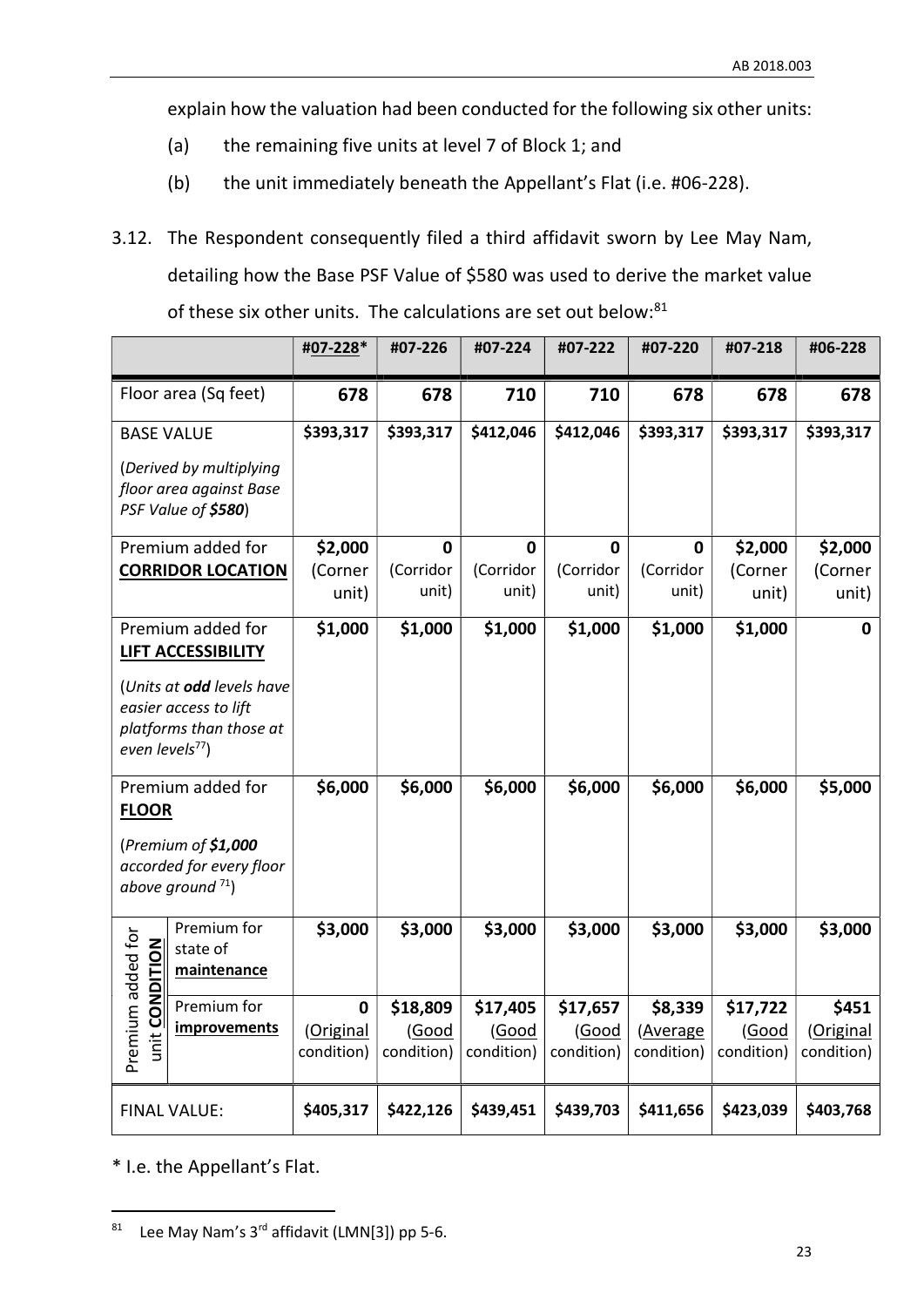- 3.13. One thus sees that the market value of the Appellant's Flat was assessed to be significantly lower than that of some of his neighbours. As is apparent from the above computations, this was due (in no small part) to the latter flats having substantial premiums accorded for *improvements*, in stark contradistinction to the zero premium accorded to the Appellant's Flat. As explained at paragraph 2.1 above, the valuers were unable to inspect the interior of the Appellant's Flat and, not being in a position to ascertain if it had any improvements, assumed it to be in original condition. 82
- 3.14. One gets a better sense of relativity by zooming in on the Respondent's valuation for two other units:
	- (a) The unit next to the Appellant's Flat, #07-226, was assessed to have a market value which exceeded that of the Appellant's Flat's by close to \$17,000. The bulk of this differential was driven by the \$18,809 premium accorded to #07-226 for improvements.
	- (b) The corner unit immediately beneath the Appellant's Flat, #06-228, was (as with the Appellant's Flat) assessed to be in original condition. It was thus accorded a comparatively negligible premium of only \$451 for improvements. Its assessed market value was thus much closer to that of the Appellant's Flat.
- 3.15. As could reasonably be expected, the principal area of contention raised by the Appellant during the appeal hearing centred on the manner by which the Respondent accorded premiums for flat improvements.<sup>83</sup>

### 4. This Board's Decision

-

## Burden and standard of proof

4.1. Section 25(3) of the Land Acquisition Act ("the Act") states: "The onus of proving that the award is inadequate shall be on the appellant".

<sup>&</sup>lt;sup>82</sup> Lee May Nam's 1<sup>st</sup> affidavit (LMN[1])  $\P$ 19.

<sup>83</sup> Cross-examination of Oei Choon Guan at Notes of Evidence (Day 1) pp 19 & 76.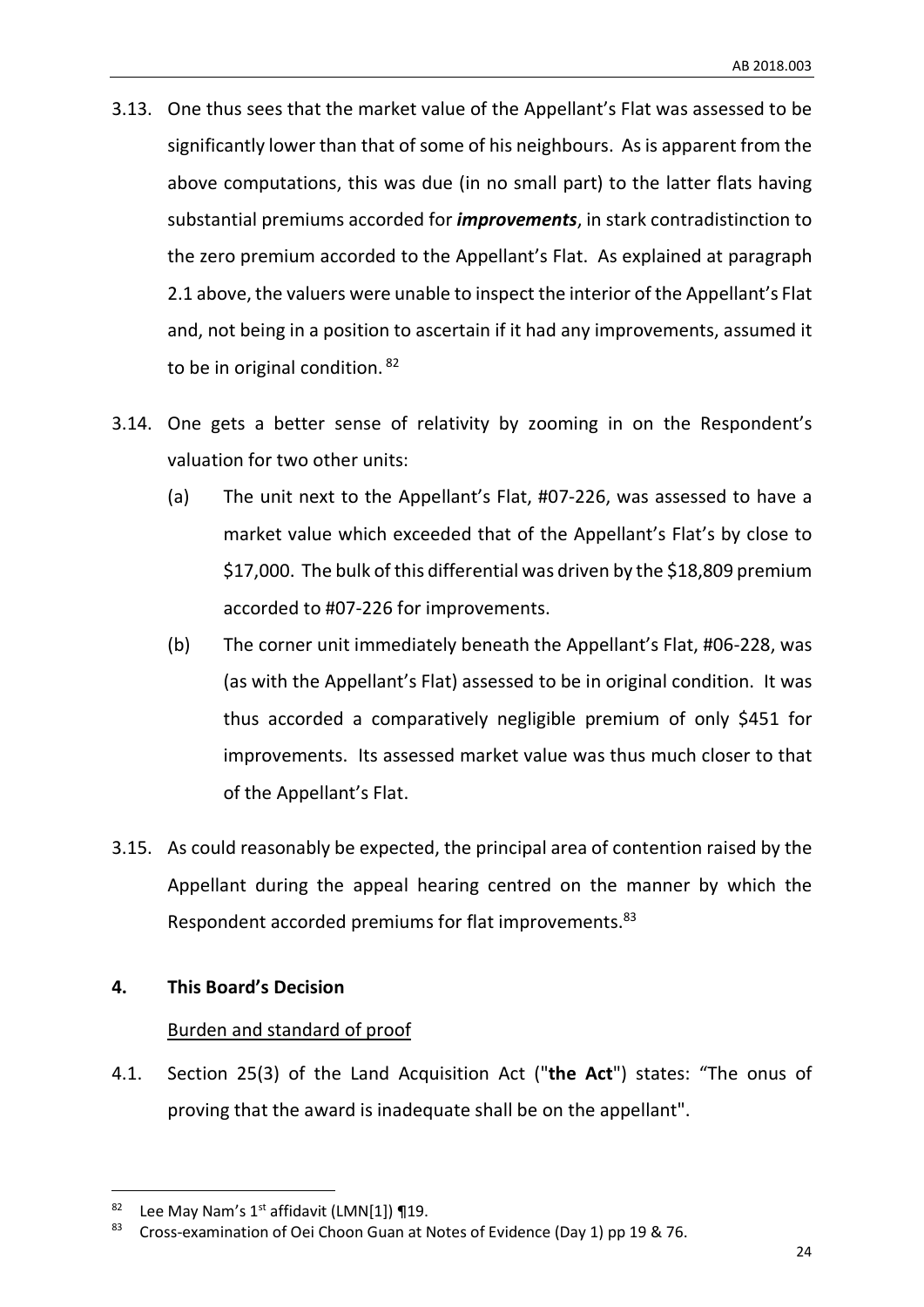4.2. As regards the standard to which this burden of proof is to be discharged, the Board has previously held that the party appealing against the adequacy of his award is akin to a Plaintiff and consequently needs to establish his case on a balance of probabilities<sup>84</sup>

### Method of valuation

4.3. Section 33 of the Act sets outs the considerations that may be taken into account in ascertaining the amount of compensation to be awarded for compulsory land acquisitions. This provision states, inter alia:

#### 33. Matters to be considered in determining compensation

- (1) In determining the amount of compensation to be awarded for land acquired under this Act, the Board shall take into consideration the following matters and no others:
	- (a) … the market value of the acquired land
		- … (ii) as at the date of the publication of the declaration made under section 5 …;
- … (5) For the purposes of subsection (1)(a) …
- …

-

(e) the market value of the acquired land shall be deemed not to exceed the price which a bona fide purchaser might reasonably be willing to pay, after taking into account the zoning and density requirements and any other restrictions imposed by or under the Planning Act (Cap. 232) as at the date of acquisition and any restrictive covenants in the title of the acquired land …

The market value of the acquired property, as at the point of acquisition, is thus a pivotal consideration in determining the appropriate award.

4.4. As regards the gauging of market value, the Board has on past occasions accepted the comparable sales method, where parties base their calculations on actual transacted values for comparable units: see e.g. Lo Poh Tiong & Mdm

<sup>84</sup> See Tan Kok Wah Dennis Christopher & Mdm Ong Bee Poh Michelle v Collector of Land Revenue, AB 2011.026, at [13], citing the case of Chuah Say Hai & Ors v Collector of Land Revenue, Kuala Lumpur [1967] 2 MLJ 99.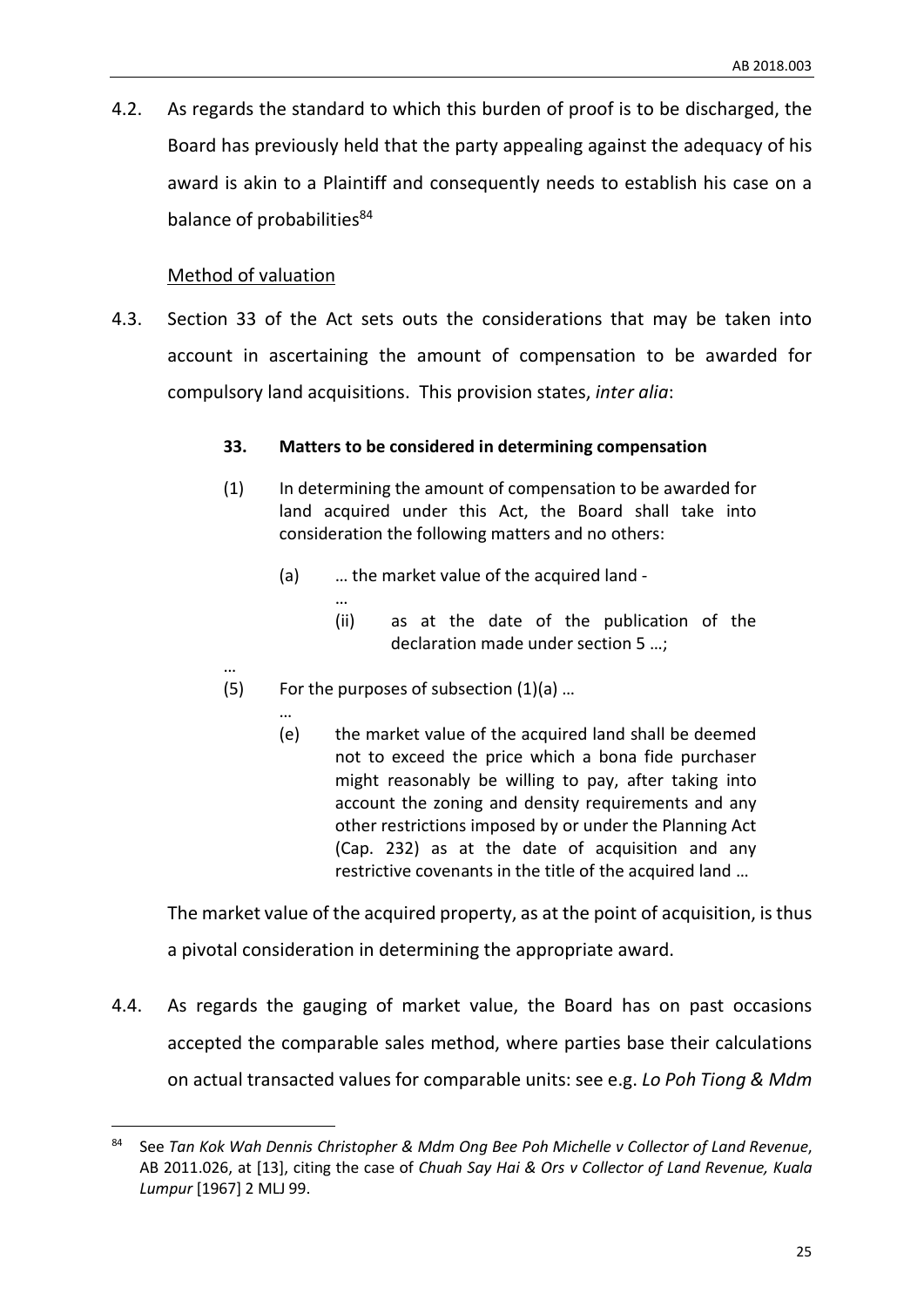Lim Geok Hua v Collector of Land Revenue, AB 2012.031.85

- 4.5. In this case, both the Appellant and Respondent sought to justify their respective figures through projections from actual sale transactions:
	- (a) The Appellant based his projections on what he said was the transacted price of two ground floor units at Redhill Close.
	- (b) The Respondent's valuation was derived from the transacted price of the Three Comparable Units, as set out at paragraph 3.10(a) above.
- 4.6. However, the Appellant's methodology for arriving at the figure of \$435,000 was dubious, to say the least:
	- (a) Firstly, he was unable to precisely identify the specific transaction on which his projections were based. In the Appellant's Opening Statement, he claimed that he relied on the sale price of two ground floor units in Block 2. At the appeal hearing, the Appellant elaborated further, saying that he had attended meetings at  $HDB^{86}$  during which HDB officers revealed to him the sale prices of two ground floor units.<sup>87</sup> He recalled them telling him that these units were sold at around \$385,000.<sup>88</sup> This figure thus formed the basis for the Appellant's projections, which ultimately yielded his proposed valuation of \$435,000.<sup>89</sup> However, Respondent counsel put to the Appellant in crossexamination that the Appellant had requested HDB officers at the meetings to furnish him with past transaction figures and they had obliged by giving him the sale price of one ground floor unit at Block 2 and another at Block 16 of Redhill Close. Respondent counsel further put to the Appellant that these units were transacted at \$335,000 and

 $85$  At [13] and [16].

<sup>&</sup>lt;sup>86</sup> The Appellant claimed that the land collector, HDB staff and valuers were present at these meetings: see cross-examination of Oei Choon Guan at Notes of Evidence (Day 1) p 78.

<sup>87</sup> Cross-examination of Oei Choon Guan at Notes of Evidence (Day 1) pp 79-80.

<sup>&</sup>lt;sup>88</sup> Cross-examination of Oei Choon Guan at Notes of Evidence (Day 1) p 81.<br><sup>89</sup> Cross-examination of Oei Choon Guan at Notes of Evidence (Day 1) p 81<sup>.</sup>

<sup>89</sup> Cross-examination of Oei Choon Guan at Notes of Evidence (Day 1) p 81; see also the Appellant's cross-examination of Poh Shu Yan at Notes of Evidence pp 211-212.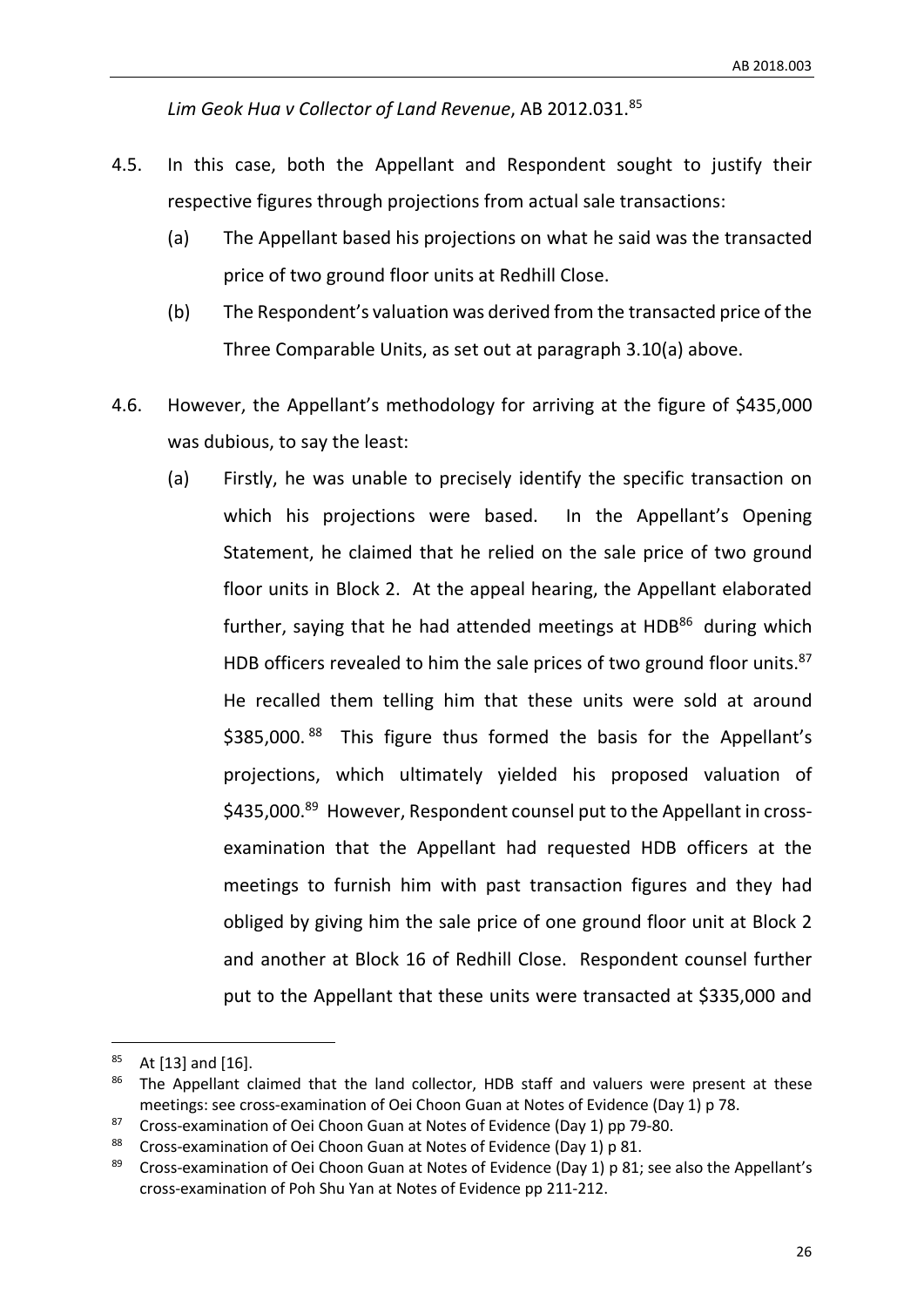\$315,000 respectively, and not at \$385,000.<sup>90</sup> One thus sees that the value of the transactions constituting the very foundation for the Appellant's projections is in dispute. Yet, the Appellant made no effort to identify these transactions with greater precision, so as to remove ambiguity. During closing oral arguments, the Appellant muddied the waters further by suggesting that the ground floor unit he was referring to was transacted at \$365,000 (see paragraph 3.6(a) above), thereby contradicting the figure of \$385,000 which he had raised earlier in the Appellant's Opening Statement.

(b) Secondly, even if we accept the Appellant's starting figure of either \$365,000 or \$385,000, he would still have to show how this translated into the value of \$435,000 being claimed. The Appellant confirmed to this Board during the first day of the appeal hearing that the \$435,000 was just a projection not backed by any calculations. $91$  However, in the Appellant's Closing Submissions, he departed from this position and attempted to layer his claim with some quantitative veneer:  $92$ 

> For every floor I add and it was six times. That figure gave me the same as my next door. Base on the 1982 differences I paid. I added another ten per cent and round the total up. It is also above ten thousand more as explained above.

During closing oral arguments, this Board repeatedly gave the Appellant a chance to explain his methodology. When asked how he decided upon a premium of \$5,000 per floor, he stated: $93$ 

So how do I get the figures? I got to be fast because [the Registrar of the Appeals Board was] asking, "How much, how much, how much?" So from these, I go backwards, I say, "Roughly about \$5,000." So I add it in, six times \$5,000 is 30,000. So the figures all seems to match, work out. So I gave the figure.

<sup>&</sup>lt;sup>90</sup> Cross-examination of Oei Choon Guan at Notes of Evidence (Day 1) p 80.

<sup>&</sup>lt;sup>91</sup> Cross-examination of Oei Choon Guan at Notes of Evidence (Day 1) pp 72 & 81.

 $92$  Appellant's Closing Submissions (ACS) p 6.

<sup>&</sup>lt;sup>93</sup> Closing oral arguments at Notes of Evidence (Day 2) pp 26-27.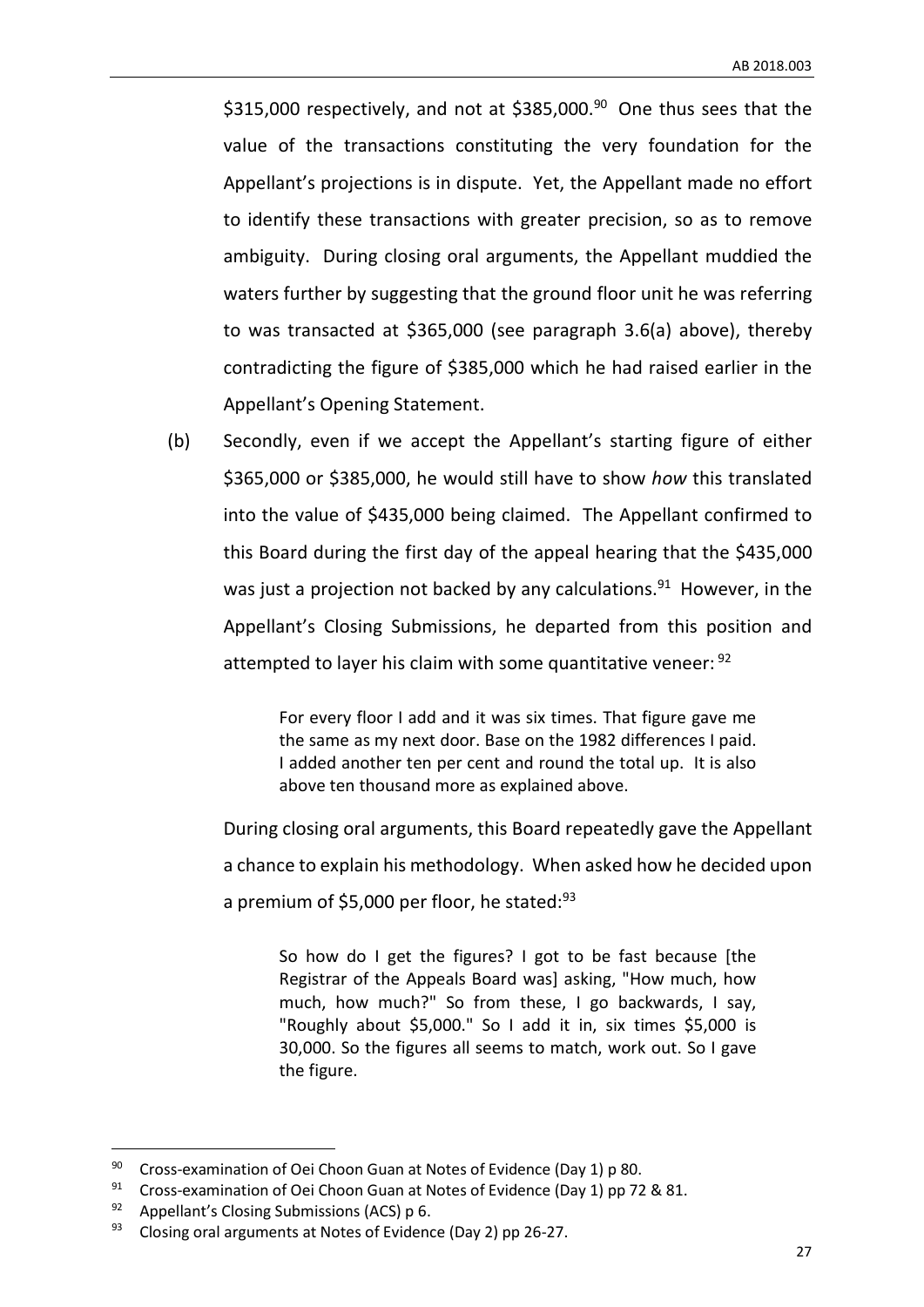When this Board asked him to clarify if this meant that he had reverse engineered his calculations in order to arrive at the figure of \$435,000, the Appellant was not able to offer any coherent response. At various points, he said that he had added an uplift of "over \$10,000" to \$418,000. The Appellant explained that the new unit which HDB was going to give him (in replacement of his acquired flat) would be bare, such that he would need to incur "over \$10,000" in renovation expenditure. He had thus added this impending expenditure to HDB's offer of \$418,000 which he previously purported to accept<sup>94</sup> (to be precise, the evidence suggests that he purported to accept \$418,300, this being the maximum figure in HDB's indicative range of awards: see extract of Christina Loo's letter at paragraph 2.13 above). This was baffling, given that the figure of \$418,000 had not previously featured anywhere in the Appellant's purported computations. It was also unclear how this figure translated into the proposed valuation of \$435,000.

- 4.7. Despite this Board's best efforts, it was extremely difficult to make sense of the twists and turns in the Appellant's explanations. His proposed steps for valuation were as unintelligible as they were haphazard.
- 4.8. That the Appellant lacked any bona fide basis for his claim is buttressed by the fact that the Appellant vacillated on what is an appropriate valuation. As explained above, the Appellant indicated to both Christina Loo and Poh Shu Yan that he "accepted" HDB's indicative maximum award of \$418,300, which comprised an estimated market valuation of \$410,000 plus estimated reasonable expenses of \$8,300: see the extract from Christina Loo's letter at paragraph 2.13 above. Yet, he now appeals for \$435,000. It thus behoved the Appellant to offer a credible explanation for why he has inflated his claim by \$25,000 (i.e. from \$410,000 to \$435,000). At the appeal hearing, the Appellant

<sup>94</sup> Closing oral arguments at Notes of Evidence (Day 2) pp 25-26.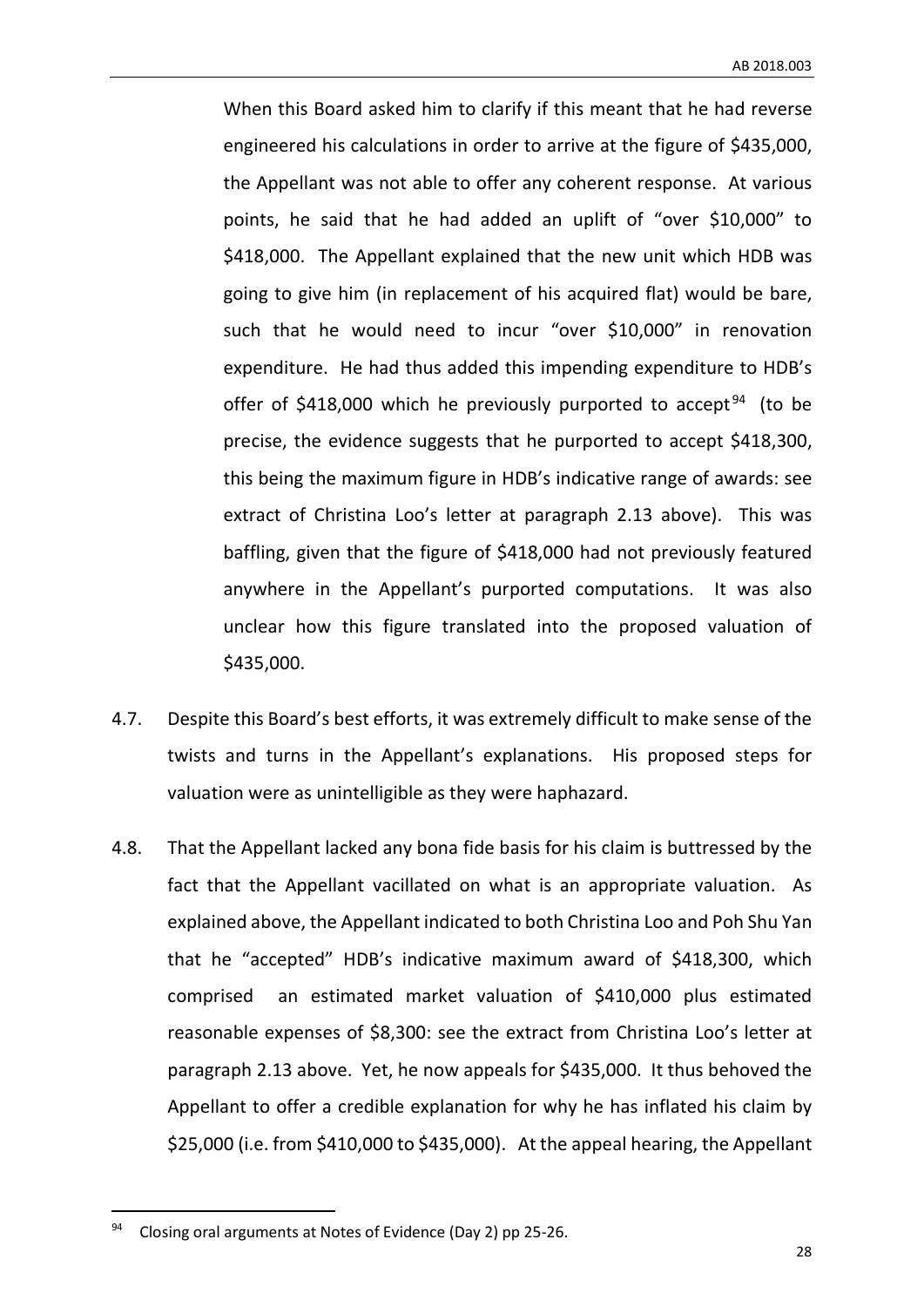explained that during the pre-hearing conference before the Registrar, he was told that he had to put a figure to his claim (as at that point, the Appellant's Petition of Appeal failed to specify the value that he was appealing for). Feeling compelled to give a number, he had stipulated the figure of  $$435,000.^{95}$  The Appellant's Closing Submissions further explained that when he relayed this figure to the Registrar, he had just undergone eye surgery and his eyes were in pain.<sup>96</sup> However, none of this throws any light on the quantitative basis for the Appellant now claiming something that exceeds, by such a significant margin, what he previously found to be acceptable.

#### Comparisons with the awards obtained by the Appellant's neighbours

- 4.9. The Respondent contended that the methodology used to value the units in the Redhill SERS Exercise had been applied consistently.<sup>97</sup> To test if this had truly been the case, this Board selected the six units listed at paragraph 3.11 above and directed the Respondent to disclose its methodology for valuing them. The Respondent duly complied and, based on the calculations produced (set out at paragraph 3.12 above), this Board is inclined to agree that the Respondent's methodology was indeed applied evenly.
- 4.10. Nevertheless, the Appellant has repeatedly queried<sup>98</sup> how his flat, despite being a corner unit, could receive a lower award than the neighbouring unit. This misses the point. The Respondent never quarrelled with the claim that a corner unit fetches a premium. As seen from the Respondent's calculations at paragraph 3.12 above, the Appellant's Flat (as well as other corner units such as #07-218 and #06-228) had indeed been accorded a premium of \$2,000. During the entire course of these proceedings, the Appellant had not in any way suggested that the quantum of this premium was inadequate.

<sup>95</sup> Cross-examination of Oei Choon Guan at Notes of Evidence (Day 1) p 69; see also the Appellant's cross-examination of Poh Shu Yan at Notes of Evidence pp 210-211.

<sup>&</sup>lt;sup>96</sup> Appellant's Closing Submissions (ACS) p 6 ( $2<sup>nd</sup>$  paragraph from the top).

<sup>&</sup>lt;sup>97</sup> Lee May Nam's 2<sup>nd</sup> affidavit (LMN[2]) **[11**; see also Respondent's Opening Statement (ROS) **[27.** 

<sup>&</sup>lt;sup>98</sup> Appellant's affidavit (OCG) p 1 (top paragraph); Appellant's Opening Statement (AOS) p 6 (2<sup>nd</sup> paragraph from the bottom); cross-examination of Oei Choon Guan at Notes of Evidence (Day 1) pp 21 & 100.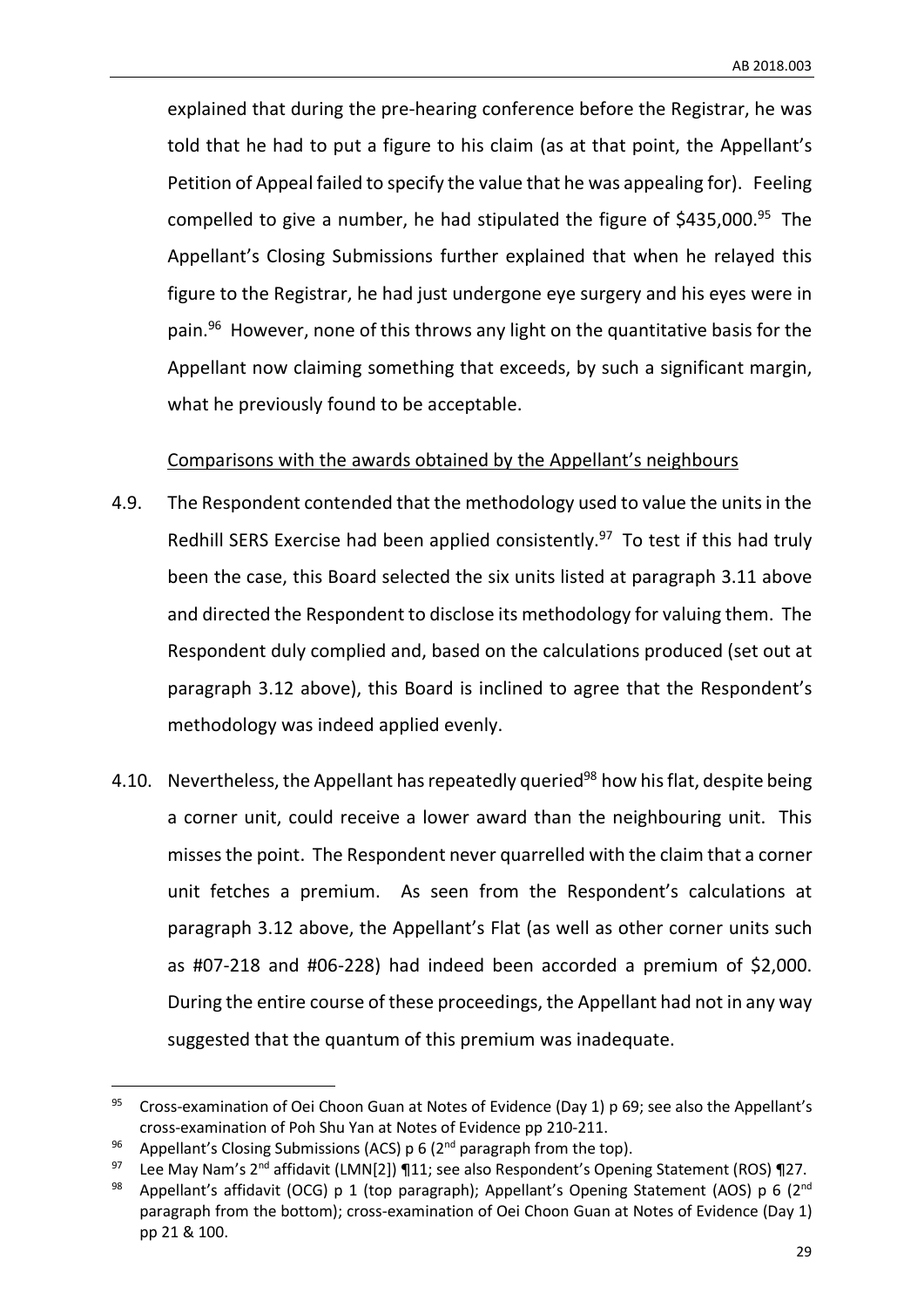- 4.11. Rather, the bulk of the excess in the valuation of #07-226 over that of the Appellant's Flat was attributable to the \$18,809 accorded for improvements to #07-226. This then brings us to the crux of the Appellant's grievance: Was the Respondent wrong in giving the Appellant's Flat zero premium for improvements, when some of the other units had obtained substantial uplifts for this? This Board would answer that question in the negative.
- 4.12. The evidence above shows that the Appellant failed to offer the Respondent's valuers any reasonable opportunity to inspect the interior of his flat. The purported reasons which the Appellant advanced to explain this failure bordered on the frivolous:
	- (a) Firstly, the Appellant claimed that he feared that offering the Respondent's valuers the chance to inspect his flat would result in him being saddled with a hefty bill for the valuation. As a preliminary observation, this Board notes that the Appellant failed to explain how he came to labour under the impression that he would be liable to pay the valuation bill. He also failed to explain what it was that led him to think that this bill would be a hefty one (the Appellant suggested that the bill might be  $$5,000^{99}$ ). More importantly, Christina Loo had assured the Appellant over the telephone that he would not need to pay for the valuation. The Appellant admitted that he had received this verbal assurance but claimed that it was inadequate as he required something in black and white. Yet, there was no evidence of him ever requesting for such written assurance. As such, if the Appellant continued to labour under the misconception that he would be saddled with a hefty bill if he allowed the valuers into his flat, this was entirely of his own doing.
	- (b) Secondly, the Appellant claimed that he did not see a need for a valuation as he thought he had already accepted the figure of \$418,300. However, this was clearly a misreading of the situation and Christina Loo sought to clarify the misunderstanding by her letter dated 13 March

<sup>&</sup>lt;sup>99</sup> Cross-examination of Oei Choon Guan at Notes of Evidence (Day 1) p 31.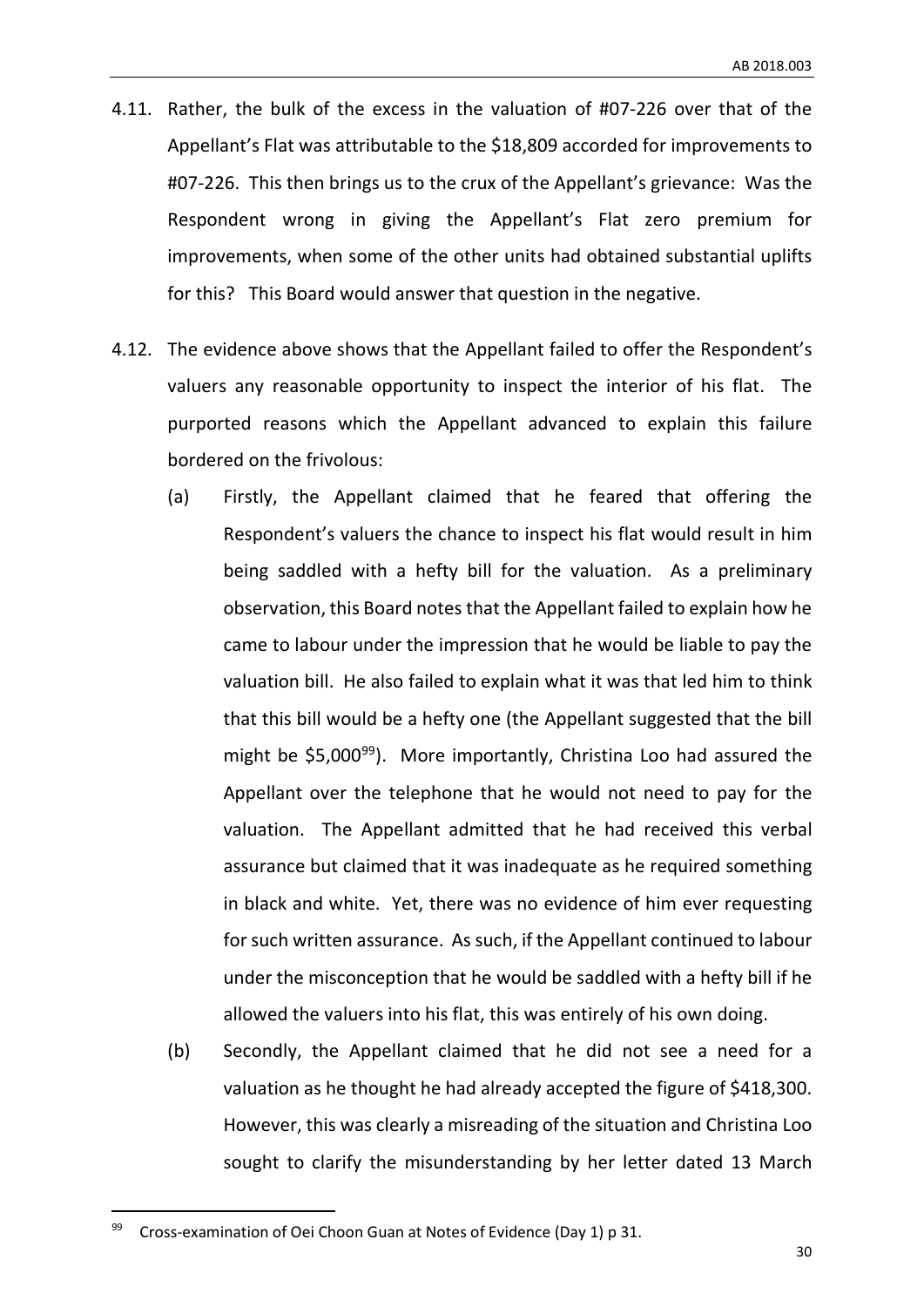2015: see paragraph 2.13 above. Even if the Appellant (as he so claimed) failed to have sight of this letter, Poh Shu Yan subsequently held a meeting with him on 30 November 2016, during which she took pains to disabuse him of his misconception: see paragraph 2.15 above. After that, she continued urging him via multiple letters to have his flat inspected. Still, he refused.

- (c) Thirdly, the Appellant claimed that he thought that a kerbside valuation could be done and there was consequently no need for valuers to inspect his flat. This Board might have felt some sympathy for the Appellant if he had somehow been lulled into thinking that a kerbside valuation would not prejudice him in any way. However, Poh Shu Yan had cautioned him, not once but twice, $100$  that a kerbside valuation would not be to his advantage as the valuer would be unable to accord him any premium that might otherwise accrue on account of the flat's internal condition. The Appellant conceded that he had been so cautioned.<sup>101</sup>
- 4.13. The Appellant's pattern of behaviour above placed the Respondent's valuers in a position where they were unable to verify if the Appellant's Flat had any renovations that could justify a positive premium being accorded for improvements. It was against this backdrop that they had treated the Appellant's Flat as being in original condition and accorded zero premium for improvements. They cannot now be blamed for doing so, given the Appellant's inexplicable refusal to allow them to inspect his flat.
- 4.14. In any case, this treatment did not prejudice the Appellant in any way, given that he confirmed, unequivocally and at multiple junctures,  $102$  that his flat was never renovated. That being the case, the Appellant must demonstrate why, despite this, the Respondent had been wrong to accord him zero premium for

<sup>&</sup>lt;sup>100</sup> At the meetings on 30 November 2016 and 22 September 2017.

 $101$  See the Appellant's cross-examination of Poh Shu Yan at Notes of Evidence (Day 1) p 204.

 $102$  The Appellant confirmed this at the pre-hearing conference before the Deputy Commissioner on 15 January 2019. He also confirmed this at several points during the appeal hearing: see crossexamination of Oei Choon Guan at Notes of Evidence (Day 1) pp 45 & 92.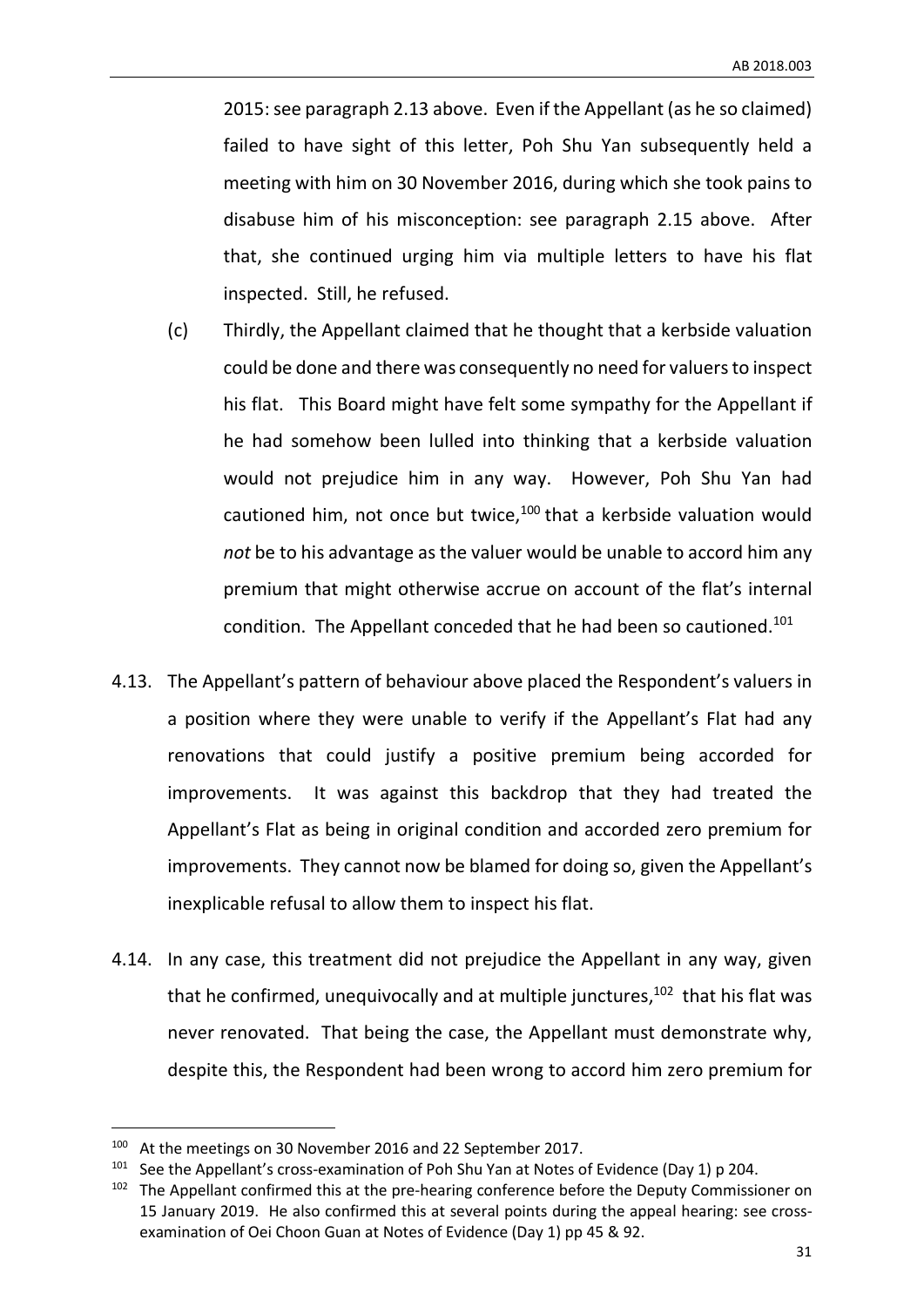flat improvements. He failed to do so. This Board further notes that #06-228, i.e. the corner unit immediately beneath the Appellant's Flat, was (like the Appellant's Flat) also valued as being in original condition. The Respondent had accorded this unit a negligible premium (\$451) for improvements. This shows that the Respondent had applied the same treatment (of not according flats in original condition any tangible premium for improvements) to other units as well, and not just to the Appellant's Flat. It was not as if the Appellant's Flat had been singled out for different treatment.

- 4.15. At the appeal hearing, the Appellant said that he had gone into his neighbour's unit (#07-226)<sup>103</sup> and confirmed that it was renovated.<sup>104</sup> However, he wanted to know how such renovations came to justify a premium of close to \$19,000. $^{105}$ The Appellant argued that any premium accorded for improvements to a noncorner unit could not be so high as to eclipse the premium attributable to his flat being a corner unit.<sup>106</sup> The Appellant thus wanted the Respondent to explain how it adjudged a unit's condition as "good" or "average" (as reflected in the table at paragraph 3.12 above), for purposes of according the premium for improvements.<sup>107</sup> More specifically, the Appellant wanted the Respondent to explain the following:
	- (a) How quality differences in renovation material were accounted for: The Appellant argued that account should have been taken of the quality of the renovation fittings,  $108$  e.g. marble versus mosaic.  $109$  Some renovation fittings would have intrinsic value, e.g. fittings or gold leaves,<sup>110</sup> while some presumably would not. As such, the Appellant

<sup>&</sup>lt;sup>103</sup> Cross-examination of Oei Choon Guan at Notes of Evidence (Day 1) p 95.

<sup>&</sup>lt;sup>104</sup> Cross-examination of Oei Choon Guan at Notes of Evidence (Day 1) p 84.

<sup>&</sup>lt;sup>105</sup> Cross-examination of Oei Choon Guan at Notes of Evidence (Day 1) p 96.

<sup>&</sup>lt;sup>106</sup> Oei Choon Guan's affidavit (OCG) p 4 ( $2<sup>nd</sup>$  paragraph from the bottom).

<sup>&</sup>lt;sup>107</sup> Cross-examination Oei Choon Guan at Notes of Evidence (Day 1) pp 19 & 94; closing oral arguments at Notes of Evidence (Day 2) p 45.

<sup>&</sup>lt;sup>108</sup> Appellant's Opening Statement (AOS) p 10 ( $2<sup>nd</sup>$  paragraph from the bottom).<br><sup>109</sup> Cross-examination of Oei Choon Guan at Notes of Evidence p 22

<sup>109</sup> Cross-examination of Oei Choon Guan at Notes of Evidence p 22.

<sup>&</sup>lt;sup>110</sup> Oei Choon Guan's affidavit (OCG)  $p$  4 ( $2^{nd}$  paragraph from the top).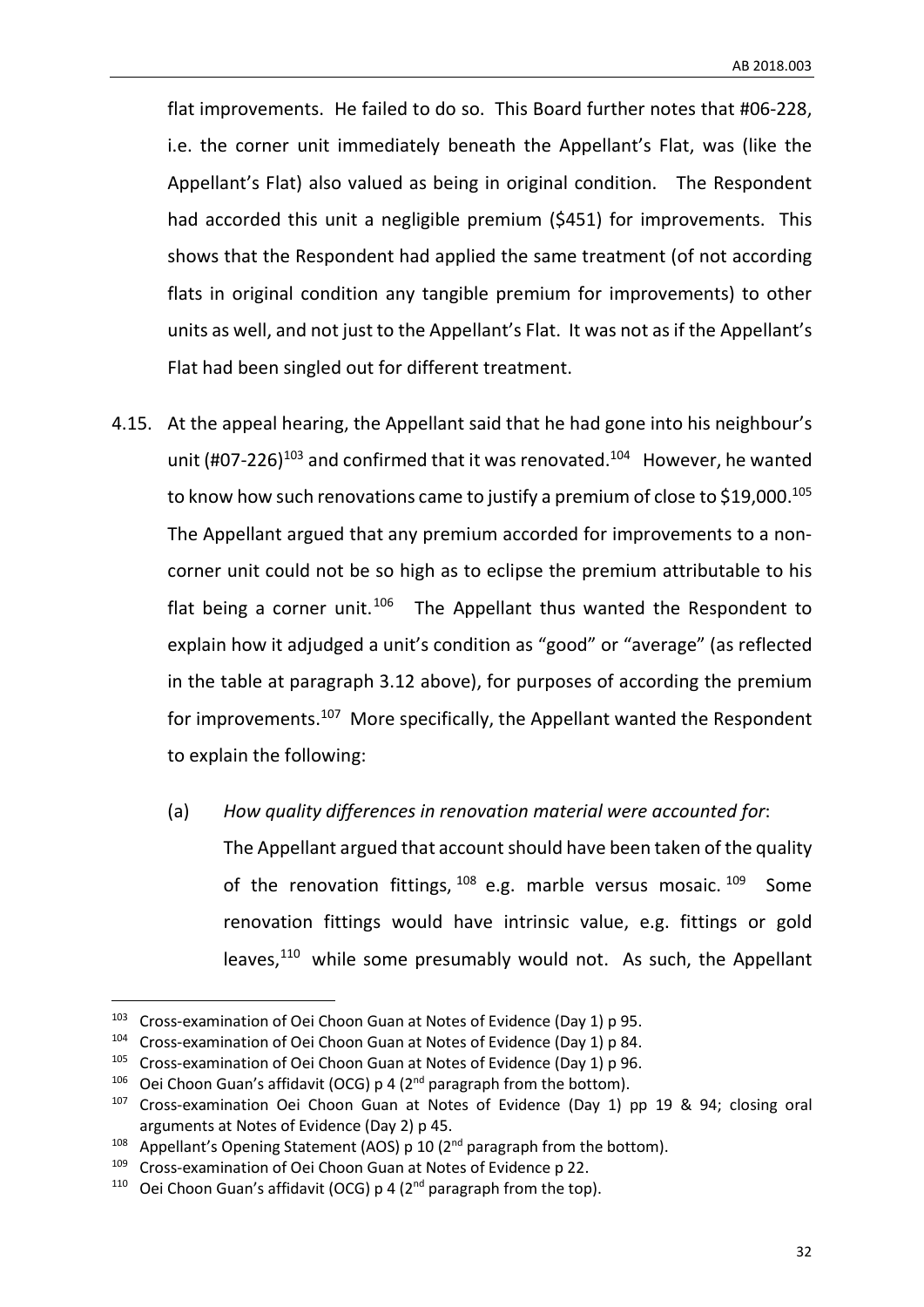queried whether the premium accorded by the Respondent for improvements to the other units took such differences into account.

(b) How depreciation in renovation material was accounted for:

The Appellant pointed out that any fittings from renovations, such as air conditioning, doors and tiles, will depreciate.  $111$  Such depreciation would likely be particularly pronounced for his neighbour's flat (#07- 226), which had undergone four changes in ownership.<sup>112</sup> The Appellant thus said that HDB had to explain its depreciation policy, particularly given that the very HDB lease itself depreciates to zero value as the 99 year tenure approaches expiry.<sup>113</sup>

- 4.16. As a preliminary point, this Board reiterates that the Appellant has the burden of proof. It does not lie in his mouth to come before this Board and demand, without more, that the Respondent justifies why the award should be regarded as adequate. Rather, the Appellant must demonstrate why he says the award was inadequate.
- 4.17. In any case, Lee May Nam had explained that in valuing each flat, Century 99 would perform its market research and also consult with its renovation contractors, to determine an appropriate premium to be accorded for improvements.  $114$  In determining whether the condition of a unit was to be categorised as "good", Century 99 would look at characteristics such as the finishes on the unit's flooring, walls and ceilings, e.g. whether the walls had been plastered, whether the ceiling had cornices etc.<sup>115</sup> Century 99 would also look at whether the windows and sanitary fittings had been changed.<sup>115</sup> A unit's condition would be classified as "very good" only if the finishes were

<sup>&</sup>lt;sup>111</sup> Cross-examination of Oei Choon Guan at Notes of Evidence (Day 1) pp 22, 92 & 111; see also closing oral arguments at Notes of Evidence (Day 2) p 46.

 $112$  Notes of Evidence (Day 1) p 22.

<sup>&</sup>lt;sup>113</sup> Notes of Evidence (Day 1) p 94.<br><sup>114</sup> Cross-examination of Lee May N

Cross-examination of Lee May Nam at Notes of Evidence (Day 1) p 140.

<sup>&</sup>lt;sup>115</sup> Cross-examination of Lee May Nam at Notes of Evidence (Day 1) p 142.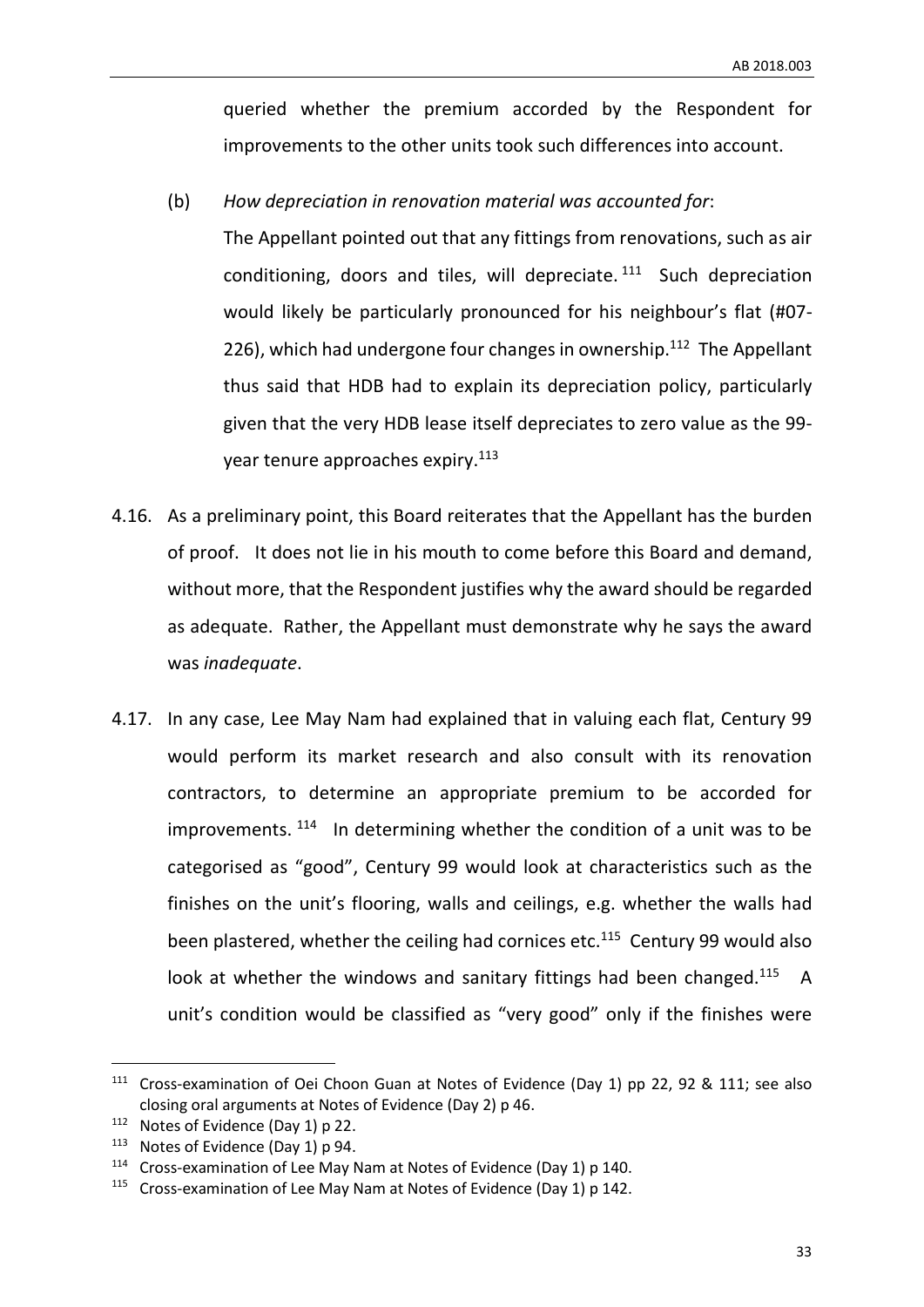"very, very new".<sup>116</sup> Based on Lee May Nam's evidence, this Board accepts that Century 99 had properly taken the condition of the units into account (including the quality and age of the fixtures) when determining the premium accorded for improvements.

- 4.18. The Appellant sought to downplay the significance of renovations by suggesting that lack of renovations is a positive factor, as the buyer of an unrenovated unit is saved the trouble of having to hack away any unwanted improvements before installing the fittings of his own choice. $117$  The Appellant thus contended that an unrenovated unit could command the same premium as a renovated one. A bridging loan top-up would also be offered to any buyer of an unrenovated unit, and this would "bring the situation back to status quo".<sup>118</sup>
- 4.19. This Board found the Appellant's argument to be counter-intuitive. In her testimony, Lee May Nam explained that in market practice, a renovated unit will fetch higher prices because the buyer can move in immediately without going through the trouble of renovating the premises.<sup>119</sup> In her experience within the housing industry, she has never heard of an instance where an unrenovated unit could command the same premium as a renovated one. $120$ This Board found Lee May Nam's testimony to be far more in accord with what is commonly understood in the housing industry. If the Appellant had wanted to challenge her evidence, he should have provided some evidence of industry practice to support his contention. He had none.
- 4.20. We would also add that the Appellant's efforts to impugn the Respondent's award of premiums to other units (for their improvements) were misconceived.

<sup>&</sup>lt;sup>116</sup> Cross-examination of Lee May Nam at Notes of Evidence (Day 1) p 143.

<sup>117</sup> Cross-examination of Oei Choon Guan at Notes of Evidence (Day 1) pp 52 & 111; see also the Appellant's cross-examination of Lee May Nam at Notes of Evidence (Day 1) p 159; Oei Choon Guan's affidavit (OCG) p 2 ( $3<sup>rd</sup>$  &  $4<sup>th</sup>$  paragraphs from the top); Appellant's Opening Statement (AOS) p 3 ( $7<sup>th</sup>$  & 8<sup>th</sup> paragraphs from the top).

<sup>&</sup>lt;sup>118</sup> Appellant's Opening Statement (AOS) p 10 (3<sup>rd</sup> paragraph from the bottom).<br><sup>119</sup> Cross-examination of Lee May Nam at Notes of Evidence (Day 1) n 159

<sup>&</sup>lt;sup>119</sup> Cross-examination of Lee May Nam at Notes of Evidence (Day 1) p 159.<br><sup>120</sup> Cross-examination of Lee May Nam at Notes of Evidence (Day 1) pp 160

<sup>120</sup> Cross-examination of Lee May Nam at Notes of Evidence (Day 1) pp 160-162.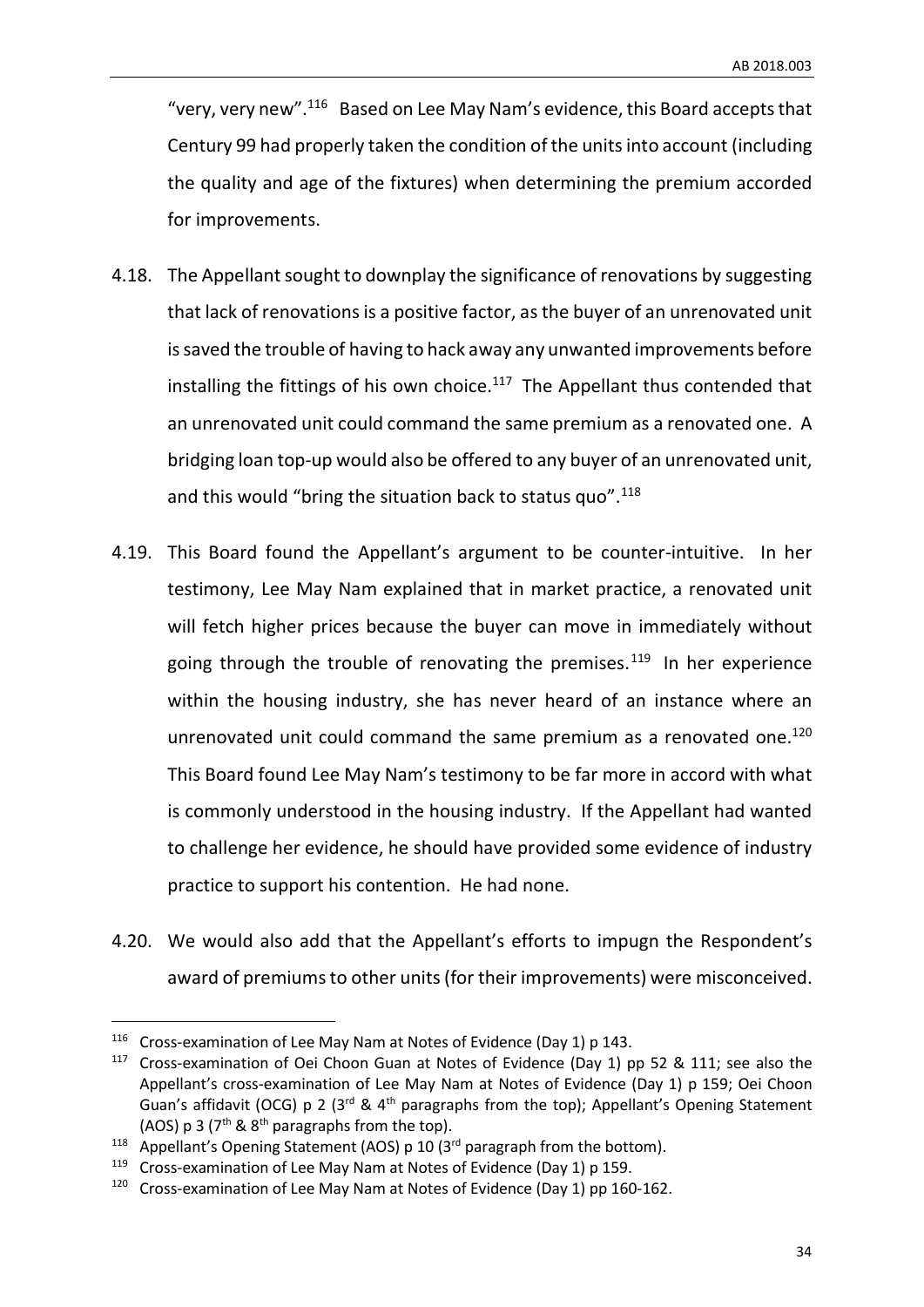In the Appellant's Opening Statement, he stated:<sup>121</sup>

In this case the stripping of the value due to this flat being un-renovated and the average condition is flawed. It should be restored.

The fact that premiums were accorded to the neighbouring units for improvements made to them did not entail "stripping" (to use the term in the Appellant's Opening Statement) the value of the Appellant's Flat. Even if he could establish that these premiums were overly generous (and he adduced no evidence to that effect), this would at most have led to the conclusion that the valuations for these neighbouring units ought to have been lower. That is wholly different from saying that the valuation of the Appellant's Flat ought to be *higher*, through inclusion of a comparable premium for improvements (which the Appellant suggests that the other flats may not have deserved). If the renovations in these flats had not been deserving of the premium for improvements that they were accorded, the Appellant's Flat would have been all the more undeserving, given that it was never renovated.

#### Other arguments

-

- 4.21. The Appellant also suggested that since the Redhill SERS Exercise is now complete, the Respondent will be in possession of all the data regarding the awards issued to the acquired units. The Appellant thus claimed that the Respondent should:
	- (a) Look at the valuations for all the top floor corner units;
	- (b) Ascertain the percentage differential in valuation which they were accorded over their neighbouring units; and
	- (c) Determine the average or median value of this percentage differential.<sup>122</sup>

The Appellant contended that he should then be awarded a valuation which

<sup>&</sup>lt;sup>121</sup> Appellant's Opening Statement (AOS) p 10 (3<sup>rd</sup> paragraph from the bottom).

<sup>&</sup>lt;sup>122</sup> Cross-examination of Oei Choon Guan at Notes of Evidence (Day 1) pp 102-103; Appellant's Closing Submissions (ACS)  $p$  9 (2<sup>nd</sup> paragraph from the bottom).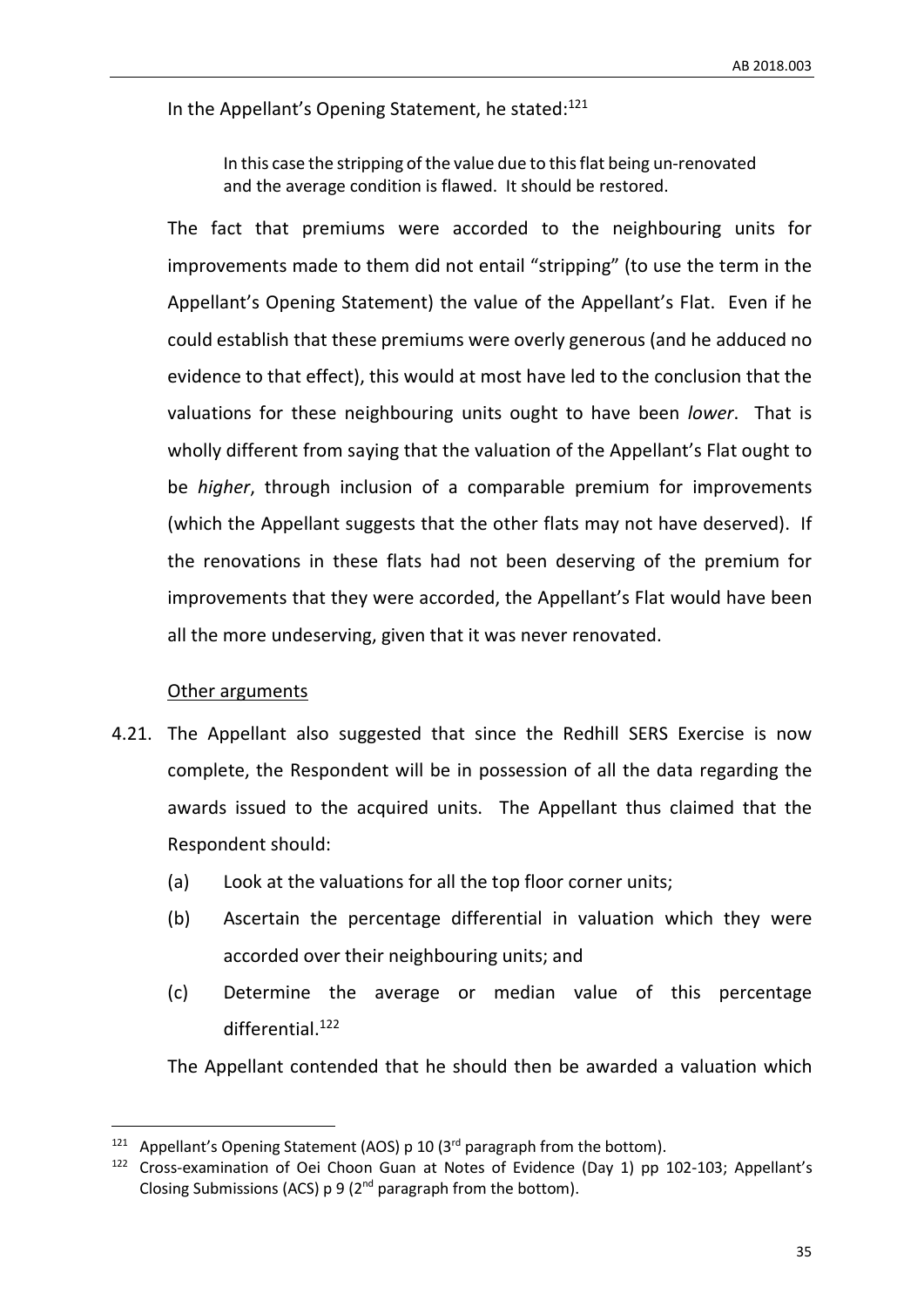exceeds, by a comparable percentage differential, the valuation which his neighbour was awarded.<sup>123</sup>

- 4.22. The Appellant's suggestion is fundamentally flawed. As shown in the table at paragraph 3.12 above, the Respondent's methodology entailed awarding a premium of \$2,000 for corner units. As such, on the assumption that the corner units in the Redhill SERS Exercise are (by and large) in conditions comparable to that of their neighbouring units, this Board would see no difficulty in accepting the proposition that the average valuation of corner units does exceed that for neighbouring units. However, we fail to see how any such positive differential commanded by corner units assists the Appellant's case. In those specific instances where the neighbouring unit is in a much better condition than the corner unit, the valuation for the neighbouring unit in that instance could still be higher than that for the corner unit (even if the average valuation of all corner units exceeds that for the neighbouring units). That was precisely the case here, when one compares the Appellant's Flat with #07-226.
- 4.23. The Appellant also highlighted that his flat had a utility room<sup>124</sup> and suggested that this would increase the flat's valuation *disproportionately*.<sup>125</sup> As illustrated at paragraph 3.10(d) above, the first step undertaken by the Respondent in valuing the Appellant's Flat was to multiply the Base PSF Value of \$580 against the floor area of the Appellant's Flat. Given that this floor area included the utility room, the value of the utility room would have been fully factored into the Respondent's valuation. The Appellant, by suggesting that the utility room warranted a disproportionate increase in valuation, was for all intents and purposes suggesting that the existence of the utility room warranted a per square foot value exceeding the \$580 that had been applied across the board.

4.24. This Board found the Appellant's argument to be without merit. There have

 $123$  Closing oral arguments at Notes of Evidence (Day 2) pp 30-31; see also cross-examination of Oei Choon Guan at Notes of Evidence (Day 1) p 109.

<sup>&</sup>lt;sup>124</sup> Appellant's Opening Statement (AOS) p 6 ( $2<sup>nd</sup>$  paragraph from the top).

<sup>&</sup>lt;sup>125</sup> Appellant's Opening Statement (AOS) p 6 (6<sup>th</sup> paragraph from the top); cross-examination of Oei Choon Guan at Notes of Evidence (Day 1) p 64.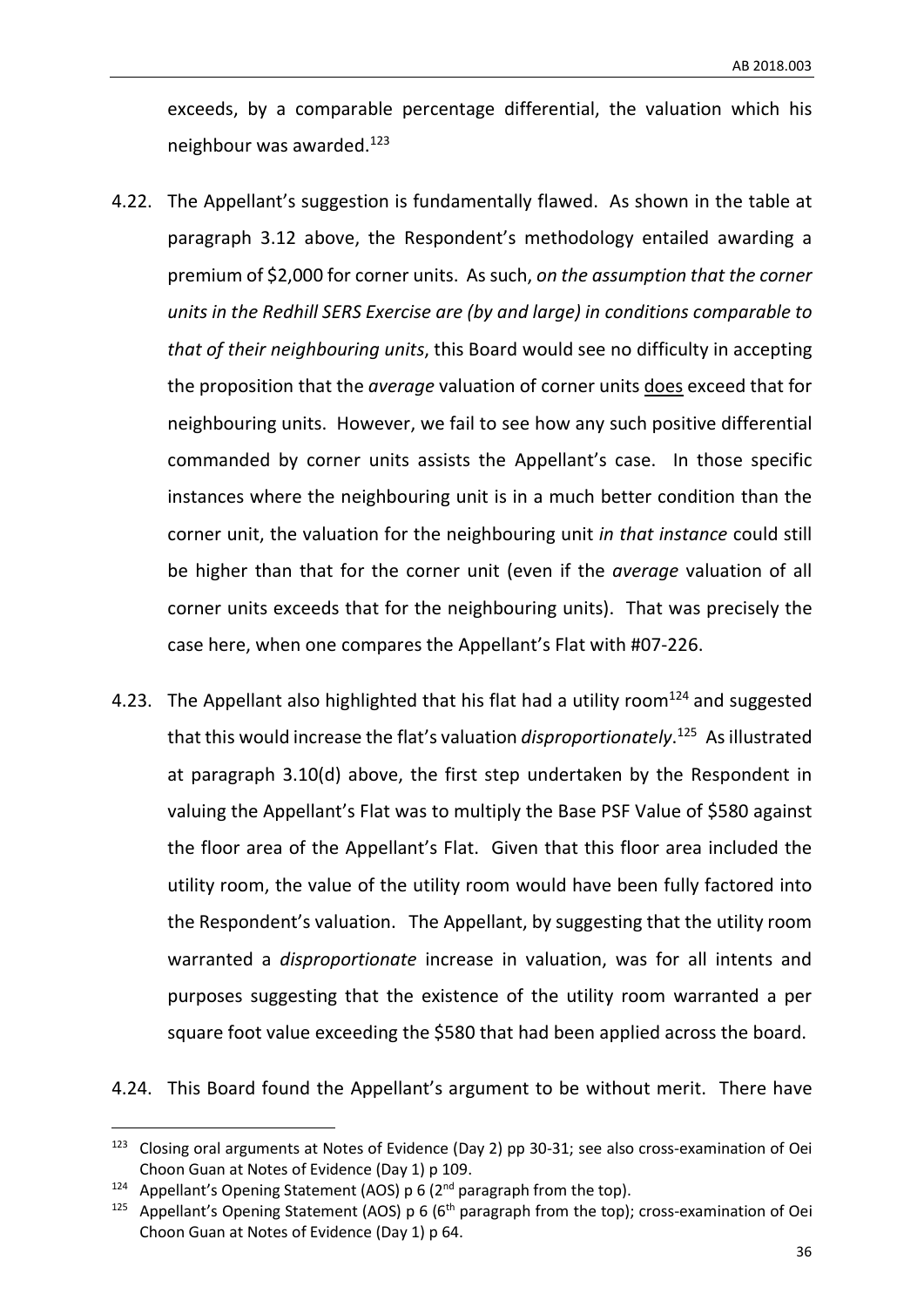been instances where a larger floor area was taken to connote a lower (rather than higher) per square foot value (see e.g. Lo Poh Tiong & Mdm Lim Geok Hua v Collector of Land Revenue, AB 2012.031, although much could depend on the facts of the case.<sup>126</sup> The Appellant needed to provide some evidence of industry practice to justify his claim that adding a utility room warrants a higher per square foot value (as compared to that for units without a utility room). The Appellant conceded that he did not have any.<sup>127</sup>

#### 5. Conclusion

- 5.1. In summary, the Appellant has failed to discharge the burden of proving that his award was inadequate:
	- (a) The Appellant's proposed method for calculating the market value of his flat was dubious. He failed to properly identify the specific market transaction(s) which formed the starting point for his projections. He also failed to satisfactorily demonstrate how this starting point actually translated into the figure of \$435,000 that he sought.
	- (b) The Appellant's claim of \$435,000 was also higher than the amount which he had previously indicated to be acceptable, i.e. \$410,000. Yet, he offered no satisfactory explanation for why he is now inflating his claim by such a significant margin. This buttressed the inference that his claim lacked bona fide basis.
	- (c) The Appellant had complained about his neighbour obtaining a higher valuation, despite the Appellant's Flat commanding the premium of a corner unit. However, this grievance was misconceived. The Appellant had been duly accorded the necessary premium for his flat being a corner unit. The neighbouring flat ultimately received a higher valuation because it was renovated. In contrast, the Appellant's Flat was accorded zero premium for improvements as the Respondent had proceeded on the premise that it was in original condition. The Appellant had no cause

<sup>126</sup> At [22].

<sup>127</sup> Cross-examination of Oei Choon Guan at Notes of Evidence (Day 1) p 68.